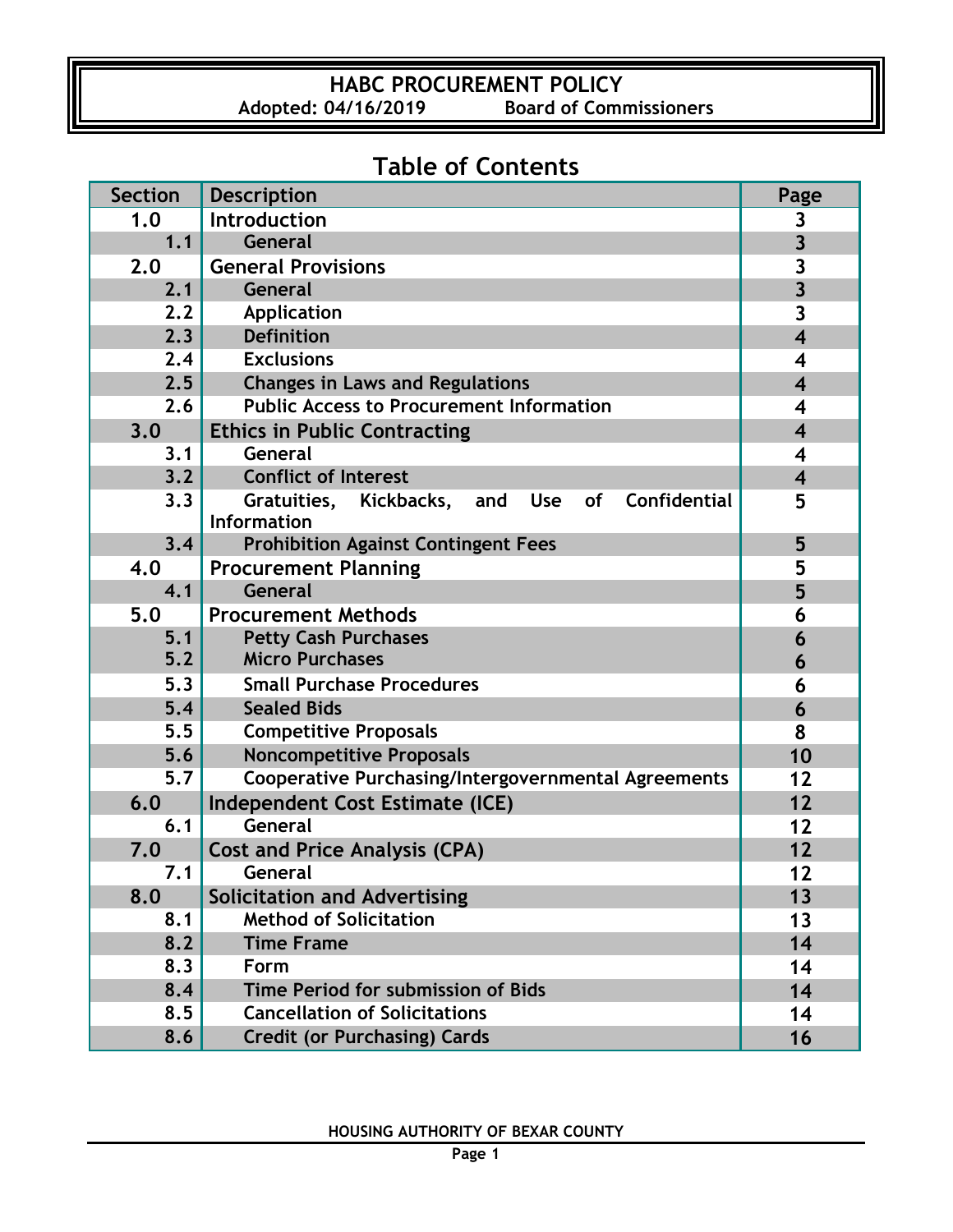### **HABC PROCUREMENT POLICY**<br>Adopted: 04/16/2019 Board of Comr **Board of Commissioners**

| <b>Section</b> | <b>Description</b>                              | Page |
|----------------|-------------------------------------------------|------|
| 9.0            | <b>Bonding Requirements</b>                     | 16   |
| 9.1            | General                                         | 16   |
| 10.0           | <b>Contractor Qualifications and Duties</b>     | 17   |
| 10.1           | <b>Contractor Responsibility</b>                | 17   |
| 10.2           | <b>Suspension and Debarment</b>                 | 18   |
| 10.3           | <b>Vendor Lists</b>                             | 18   |
| 11.0           | <b>Contract Pricing Arrangements</b>            | 18   |
| 11.1           | <b>Contract Types</b>                           | 18   |
| 11.2           | <b>Options</b>                                  | 18   |
| 12.0           | <b>Contract Clauses</b>                         | 19   |
| 12.1           | <b>Contract Pricing Arrangements</b>            | 19   |
| 12.2           | <b>Required Forms</b>                           | 19   |
| 13.0           | <b>Contract Administration</b>                  | 19   |
| 13.1           | <b>General</b>                                  | 19   |
| 14.0           | <b>Specifications</b>                           | 19   |
| 14.1           | General                                         | 19   |
| 14.2           | Limitation                                      | 20   |
| 15.0           | <b>Appeals and Remedies</b>                     | 20   |
| 15.1           | General                                         | 20   |
| 15.2           | <b>Informal Appeals Procedure</b>               | 20   |
| 15.3           | <b>Formal Appeals Procedure</b>                 | 20   |
| 16.0           | <b>Assistance to Small and Other Businesses</b> | 21   |
| 16.1           | <b>Required Efforts</b>                         | 21   |
| 16.2           | <b>Goals</b>                                    | 22   |
| 16.3           | <b>Definitions</b>                              | 22   |
| 17.0           | <b>Board Approval of Procurement Actions</b>    | 23   |
| 17.1           | Authority                                       | 23   |
| 18.0           | <b>Delegation of Contracting Authority</b>      | 23   |
| 18.1           | Delegation                                      | 23   |
| 18.2           | <b>Procedures</b>                               | 23   |
| 19.0           | <b>Documentation</b>                            | 23   |
| 19.1           | <b>Required Records</b>                         | 23   |
| 19.2           | <b>Level of Documentation</b>                   | 24   |
| 19.3           | <b>Record Retention</b>                         | 24   |
| 20.0           | <b>Disposition of Surplus Property</b>          | 24   |
| 20.1           | General                                         | 24   |
| 21.0           | <b>Funding Availability</b>                     | 24   |
| 21.1           | General                                         | 24   |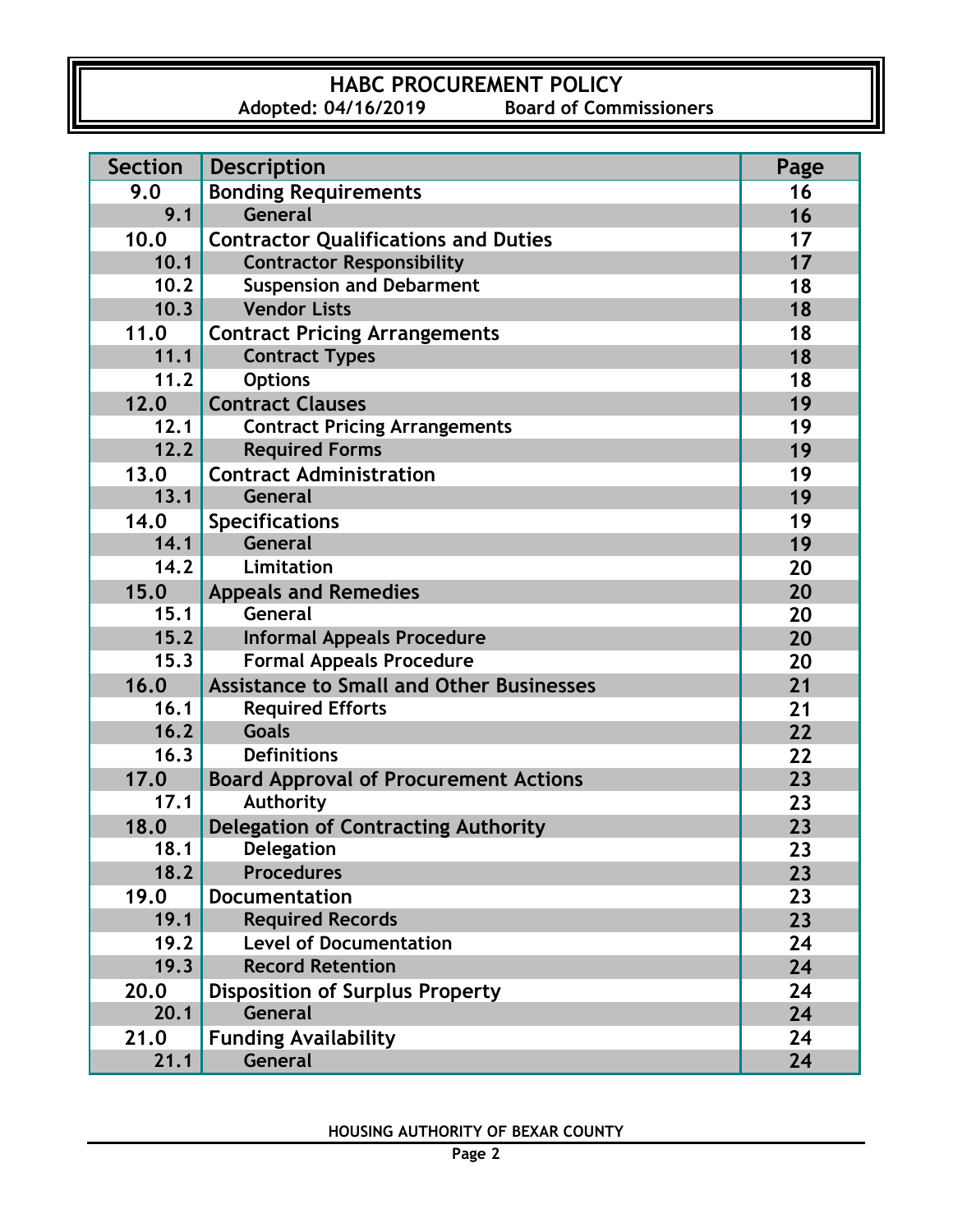### **1.0 INTRODUCTION**

**1.1 General.** Established for the Housing Authority of Bexar County (hereinafter, "the Agency") by Action of the Agency Board of Commissioners (Board) on May 24, 2016, this Procurement Policy (Policy) complies with the Annual Contributions Contract (ACC) between the Agency and the United States Department of Housing and Urban Development (HUD), Federal Regulations at 2 CFR §200.317 through §200.326, *Procurement Standards*, the procurement standards of the Procurement Handbook for Public Housing Authorities (PHAs), HUD Handbook 7460.8, REV 2, and applicable State and Local laws.

#### **2.0 GENERAL PROVISIONS**

- **2.1 General.** The Agency shall:
	- **2.1.1** Provide for a procurement system of quality and integrity;
	- **2.1.2** Provide for the fair and equitable treatment of all persons or firms involved in purchasing by the Agency;
	- **2.1.3** Ensure that supplies and services (including construction) are procured efficiently, effectively, and at the most favorable and valuable prices available to the Agency;
	- **2.1.4** Promote competition in contracting; and
	- **2.1.5** Assure that the Agency purchasing actions are in full compliance with applicable Federal standards, HUD regulations, State, and local laws.
- **2.2 Application.** This Policy applies to all procurement actions of the Agency, regardless of the source of funds, except as noted under "exclusions" below. However, nothing in this Policy shall prevent the Agency from complying with the terms and conditions of any grant, contract, gift or bequest that is otherwise consistent with the law. When both HUD and non-Federal grant funds are used for a project, the work to be accomplished with the funds should be separately identified prior to procurement so that appropriate requirements can be applied, if necessary. If it is not possible to separate the funds, HUD procurement regulations shall be applied to the total project. If funds and work can be separated and work can be completed by a new contract, then regulations applicable to the source of funding may be followed.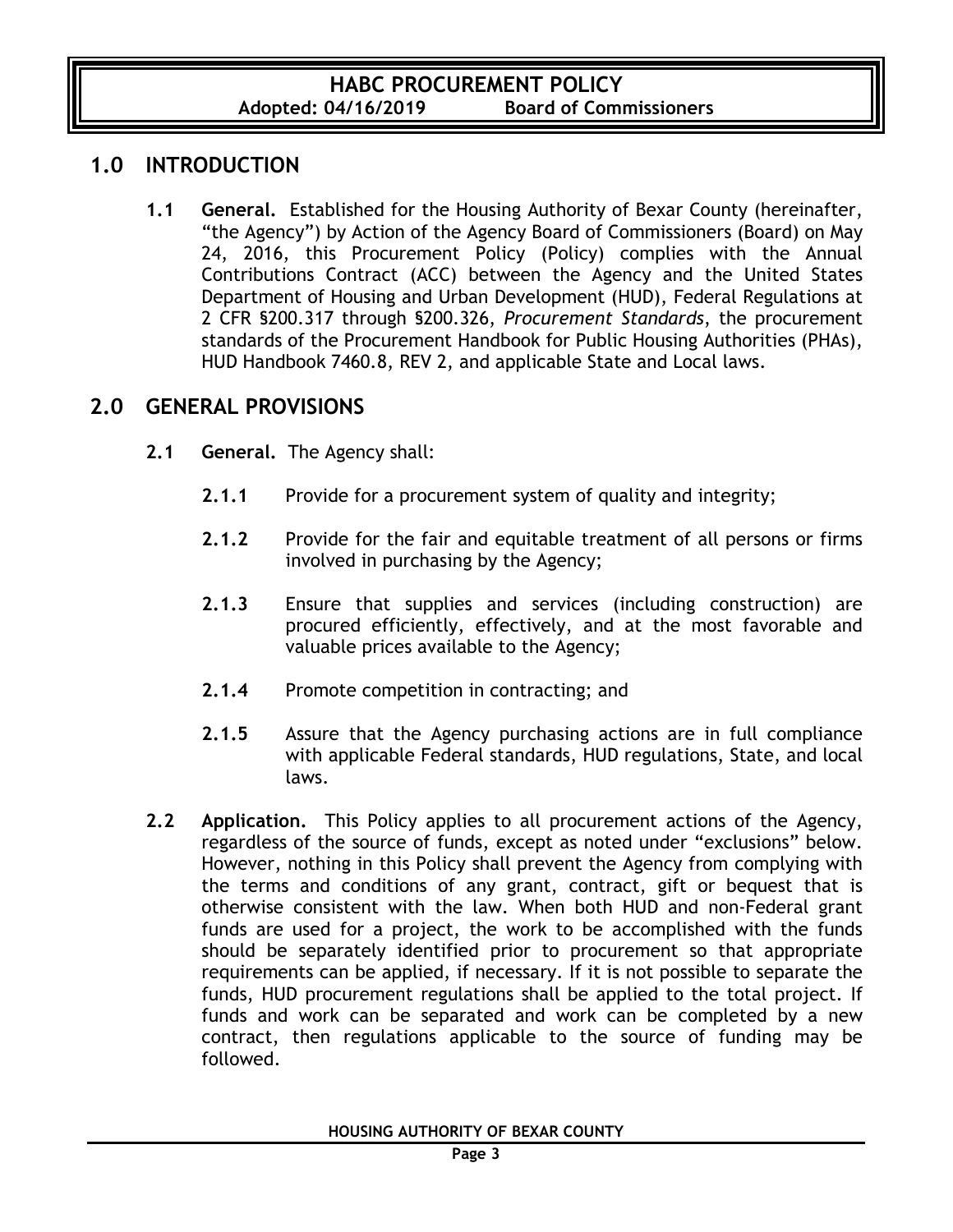- **2.3 Definition.** The term "procurement," as used in this Policy, includes the procuring, purchasing, leasing, or renting of: (1) goods, supplies, equipment, and materials, (2) construction and maintenance; consultant services, (3) Architectural and Engineering (A/E) services, (4) Social Services, and (5) other services.
- **2.4 Exclusions.** This policy does not govern administrative fees earned under the Section 8 voucher program, the award of vouchers under the Section 8 program, the execution of landlord Housing Assistance Payments contracts under that program, or non-program income, e.g., fee-for-service revenue under 24 CFR §990. These excluded areas are subject to applicable State and local requirements.
- **2.5 Changes in Laws and Regulations.** In the event an applicable law or regulation is modified or eliminated, or a new law or regulation is adopted, the revised law or regulation shall, to the extent inconsistent with these Policies, automatically supersede these Policies.
- **2.6 Public Access to Procurement Information.** Most procurement information that is not proprietary is a matter of public record and shall be available to the public to the extent provided in the State of Texas Freedom of Information Act.

### **3.0 ETHICS IN PUBLIC CONTRACTING**

- **3.1 General.** The Agency hereby establishes this code of conduct regarding procurement issues and actions and shall implement a system of sanctions for violations. This code of conduct, etc., is consistent with applicable Federal, State, or local law.
- **3.2 Conflicts of Interest.** No employee, officer, Board member, or agent of the Agency shall participate directly or indirectly in the selection, award, or administration of any contract if a conflict of interest, either real or apparent, would be involved. This type of conflict would be when one of the persons listed below has a financial or any other type of interest in a firm competing for the award:
	- **3.2.1** An employee, officer, Board member, or agent involved in making the award;
	- **3.2.2** His/her relative (including father, mother, son, daughter, brother, sister, uncle, aunt, first cousin, nephew, niece, husband, wife, father-in-law, mother-in-law, son-in-law, daughter-in-law, brotherin-law, sister-in-law, stepfather, stepmother, stepson, stepdaughter, stepbrother, stepsister, half-brother, or half-sister);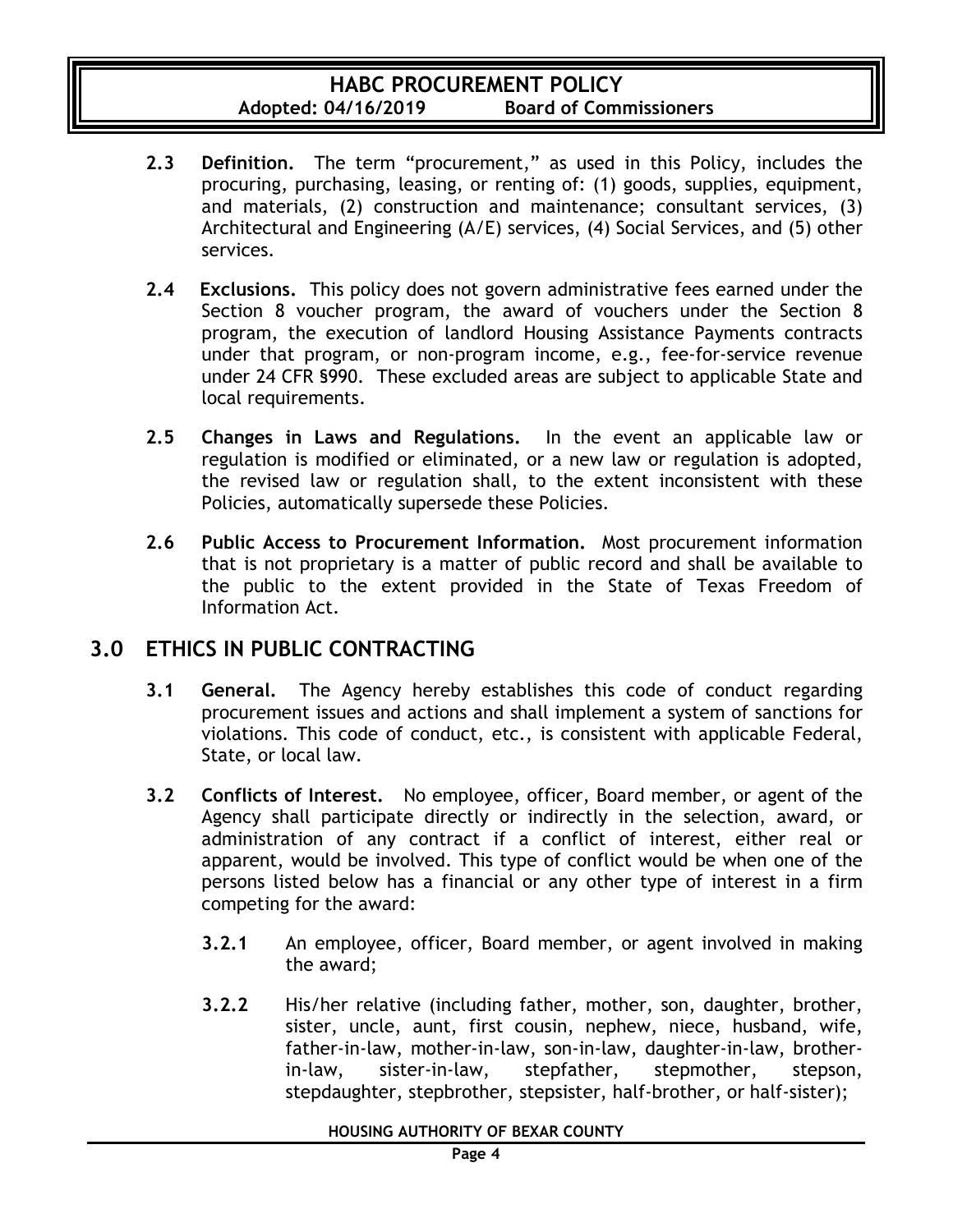- **3.2.3** His/her partner; or
- **3.2.4** An organization which employs or is negotiating to employ, or has an arrangement concerning prospective employment of any of the above.
- **3.3 Gratuities, Kickbacks, and Use of Confidential Information.** No officer, employee, Board member, or agent of the Agency shall ask for or accept gratuities, favors, or items of more than nominal value (i.e. inexpensive hat with logo) from any contractor, potential contractor, or party to any subcontract, and shall not knowingly use confidential information for actual or anticipated personal gain.
- **3.4 Prohibition against Contingent Fees.** Contractors wanting to do business with the Agency must not hire a person to solicit or secure a contract for a commission, percentage, brokerage, or contingent fee, except for bona fide established commercial selling agencies.

### **4.0 PROCUREMENT PLANNING**

- **4.1 General.** Planning is essential to managing the procurement function properly. Hence, the Agency will periodically review its record of prior purchases, as well as future needs, to:
	- **4.1.1** Find patterns of procurement actions that could be performed more efficiently or economically;
	- **4.1.2** Maximize competition and competitive pricing among contracts and decrease the Agency's procurement costs;
	- **4.1.3** Reduce Agency administrative costs;
	- **4.1.4** Ensure that supplies and services are obtained without any need for re-procurement (i.e., resolving bid protests); and
	- **4.1.5** Minimize errors that occur when there is inadequate lead time.

Consideration shall be given to storage, security, and handling requirements when planning the most appropriate purchasing actions.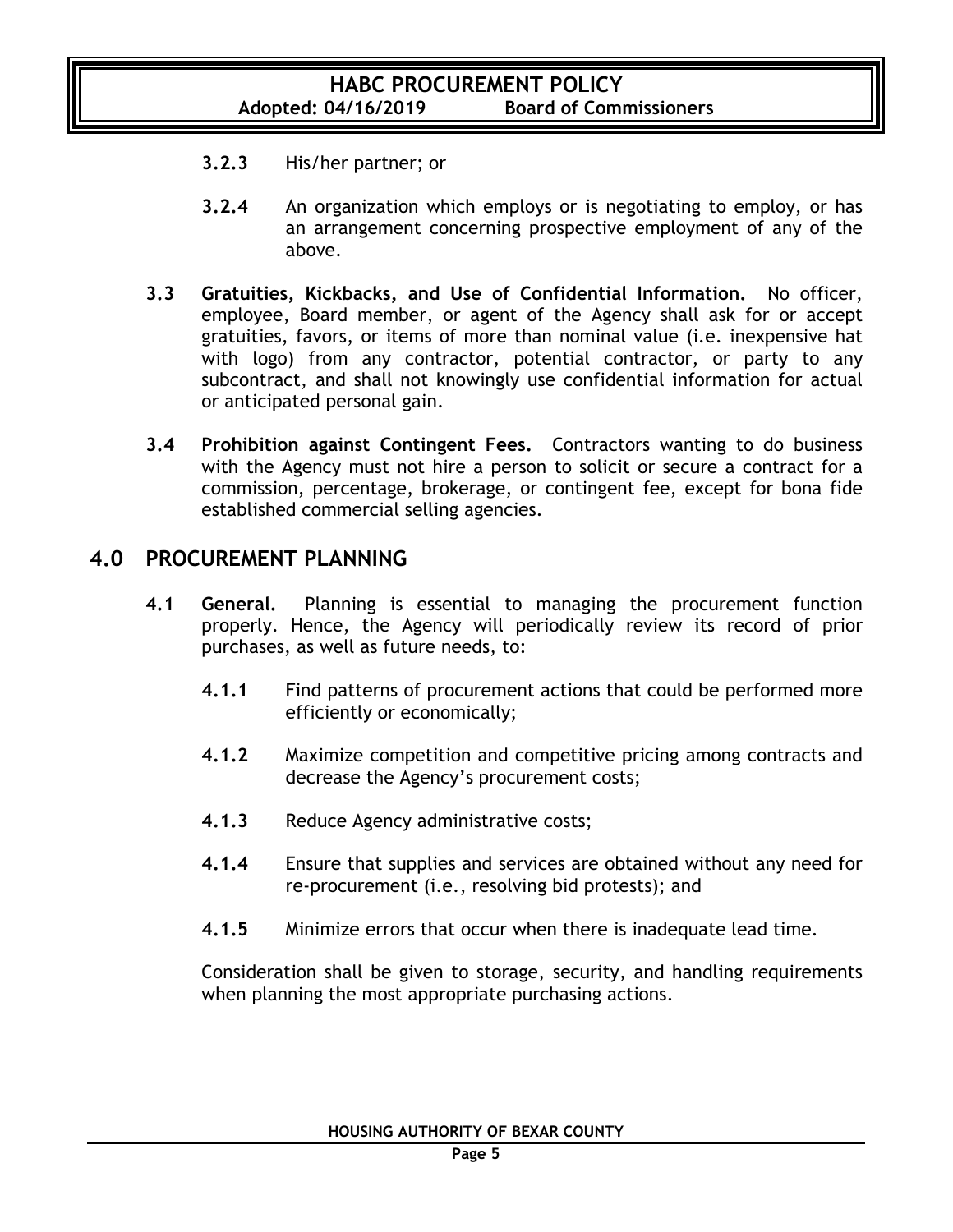### **5.0 PROCUREMENT METHODS**

- **5.1 Petty Cash Purchases.** Purchases under \$150 may be handled through the use of a petty cash account. Petty Cash Accounts may be established in an amount sufficient to cover small purchases made during a reasonable period, e.g., one month. For all Petty Cash Accounts, the Agency shall ensure that security is maintained and only authorized individuals have access to the account. These accounts shall be reconciled and replenished periodically.
- **5.2 Micro Procurement Procedures. For any amounts above the Petty Cash ceiling but not exceeding \$10,000,** the Agency may use Micro Procurement procedures. Under Micro Procurement procedures the agency may make purchases from vendors without obtaining quotes when the total value of the purchase is less than \$10,000 and such purchases are spread among reputable vendors and not always awarded to the same vendor. Davis Bacon threshold continues to be a requirement at \$2,000. Purchases with only one quote from a reliable vendor by purchase order OVER \$2,000, wage rate requirements (and a wage determination sheet) must be added, if the vendor's staff/subs will be working at the HABC.
- **5.3 Small Purchase Procedures**. **For any amounts above the Micro Procurement ceiling, but not exceeding \$50,000,** the Agency may use small purchase procedures. Under small purchase procedures, the Agency shall obtain a reasonable number of quotes (preferably three); (**except for construction procurements which is set at \$2,000**), To the greatest extent feasible, and to promote competition, small purchases should be distributed among qualified sources. Quotations for Small Purchases (QSP), or quotes, may be obtained orally (either in person or by phone), by fax, in writing, or through e-procurement. Award shall be made to the responsive and responsible vendor that submits the lowest cost to the Agency. If award is to be made for reasons other than lowest price, documentation shall be provided in the contract file. The Agency shall not break down requirements aggregating more than the small purchase threshold (or the Micro Purchase threshold) into several purchases that are less than the applicable threshold merely to: (1) permit use of the small purchase procedures or (2) avoid any requirements that applies to purchases that exceed the Micro Purchase threshold.
- **5.4 Sealed Bids**. Sealed bidding, also known as Invitation for Bids (IFB), shall be used for all contracts that exceed the small purchase threshold and that are not competitive proposals or non-competitive proposals, as these terms are defined in this Policy. Under sealed bids, the Agency publicly solicits bids and awards a firm fixed-price contract (lump sum or unit price) to the responsive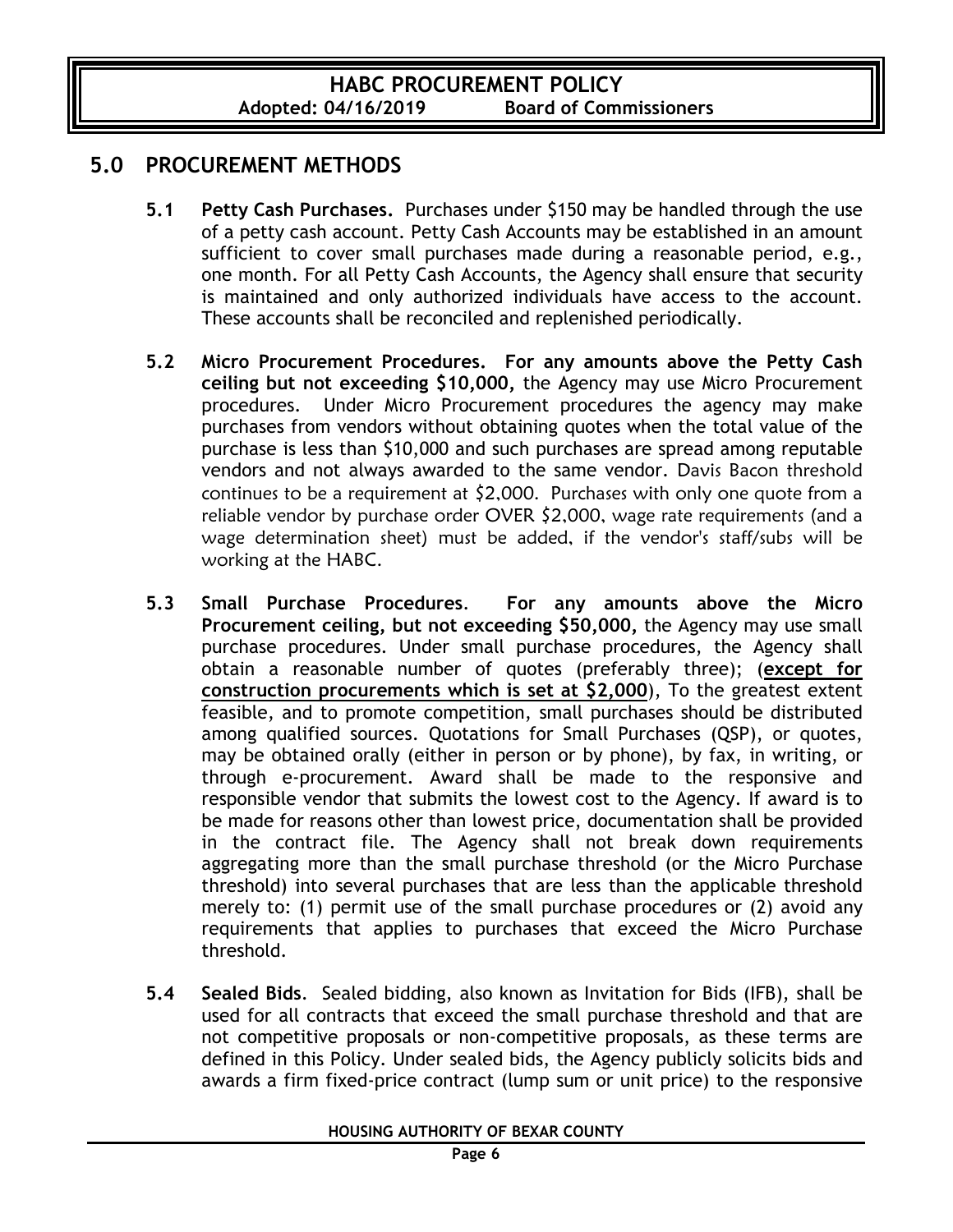and responsible bidder whose bid, conforming with all the material terms and conditions of the IFB, is the lowest in price. Sealed bidding is the preferred method for procuring construction, supply, and non-complex service contracts that are expected to exceed \$50,000.

- **5.4.1 Conditions for Using Sealed Bids.** The Agency shall use the sealed bid method if the following conditions are present: a complete, adequate, and realistic statement of work, specification, or purchase description is available; three or more responsible bidders are willing and able to compete effectively for the work; the contract can be awarded based on a firm fixed price; and the selection of the successful bidder can be made principally on the lowest price.
- **5.4.2 Solicitation and Receipt of Bids.** An IFB is issued which includes the specifications and all contractual terms and conditions applicable to the procurement, and a statement that award will be made to the lowest responsible and responsive bidder whose bid meets the requirements of the solicitation. The IFB must state the time and place for both receiving the bids and the public bid opening. All bids received will be date and time-stamped and stored unopened in a secure place until the public bid opening. A bidder may withdraw the bid at any time prior to the bid opening.
- **5.4.3 Bid Opening and Award.** Bids shall be opened publicly. All bids received shall be recorded on an abstract (tabulation) of bids, which shall then be made available for public inspection. If equal low bids are received from responsible bidders, selection shall be made by drawing lots or other similar random method. The method for doing this shall be stated in the IFB. If only one responsive bid is received from a responsible bidder, award shall not be made unless the price can be determined to be reasonable, based on a cost or price analysis.
- **5.4.4 Mistakes in Bids.** Correction or withdrawal of bids may be permitted, where appropriate, before bid opening by written or telegraphic notice received in the office designated in the IFB prior to the time set for bid opening. After bid opening, corrections in bids may be permitted only if the bidder can show by clear and convincing evidence that a mistake of a nonjudgmental character was made, the nature of the mistake, and the bid price actually intended. A low bidder alleging a nonjudgmental mistake may be permitted to withdraw its bid if the mistake is clearly evident on the face of the bid document but the intended bid is unclear or the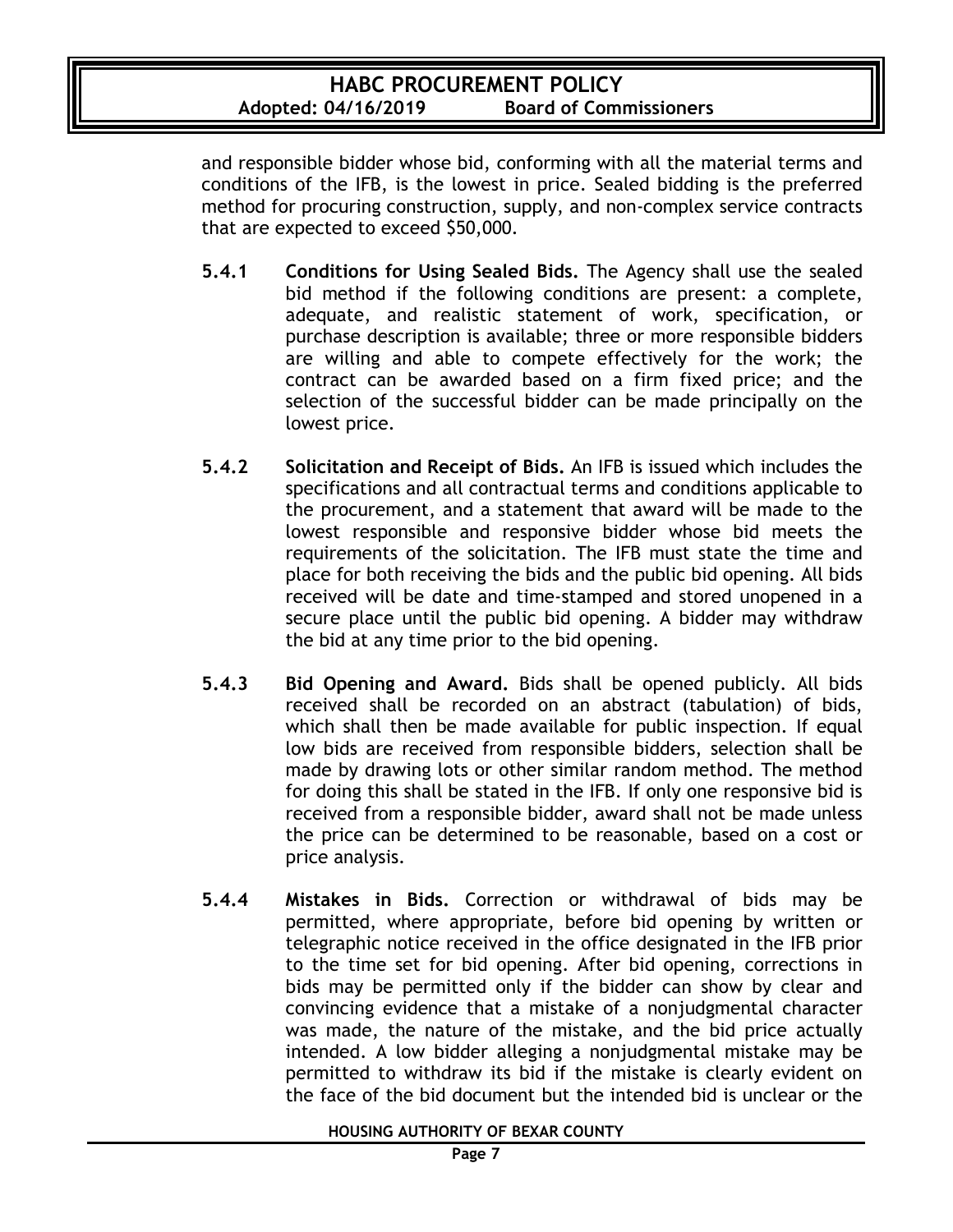bidder submits convincing evidence that a mistake was made. All decisions to allow correction or withdrawal of a bid shall be supported by a written determination signed by the Contracting Officer. After bid opening, changes in bid prices or other provisions of bids prejudicial to the interest of the Agency or fair competition shall not be permitted.

- **5.5 Competitive Proposals.** Unlike sealed bidding, the competitive proposal method, also known as Request for Proposals (RFP), permits: consideration of technical factors other than price; discussion with offerors concerning offers submitted; negotiation of contract price or estimated cost and other contract terms and conditions; revision of proposals before the final contractor selection; and the withdrawal of an offer at any time up until the point of award. Award is normally made on the basis of the proposal that represents the best overall value to the Agency, considering price and other factors, e.g., technical expertise, past experience, quality of proposed staffing, etc., set forth in the solicitation and not solely the lowest price.
	- **5.5.1 Conditions for Use.** Where conditions are not appropriate for the use of sealed bidding, competitive proposals may be used. Competitive proposals are the preferred method for procuring professional services that will exceed the small purchase threshold. As detailed within Section 7.2.B of HUD Procurement Handbook 7460.8 REV 2, "Only under limited circumstances would construction services be procured by competitive proposals;" accordingly, construction services will most typically be procured utilizing the sealed bid (IFB) or small purchase procedures (QSP).
	- **5.5.2 Form of Solicitation.** Other than A/E services, developer-related services and energy performance contracting, competitive proposals shall be solicited through the issuance of an RFP. The RFP shall clearly identify the importance and relative value of each of the evaluation factors as well as any subfactors and price. A mechanism for fairly and thoroughly evaluating the technical and price proposals shall be established before the solicitation is issued. Proposals shall be handled so as to prevent disclosure of the number of offerors, identity of the offerors, and the contents of their proposals until after award. The Agency may assign price a specific weight in the evaluation factors or the Agency may consider price in conjunction with technical factors; in either case, the method for evaluating price shall be established in the RFP.
	- **5.5.3 Evaluation.** The proposals shall be evaluated only on the factors stated in the RFP. Where not apparent from the evaluation factors,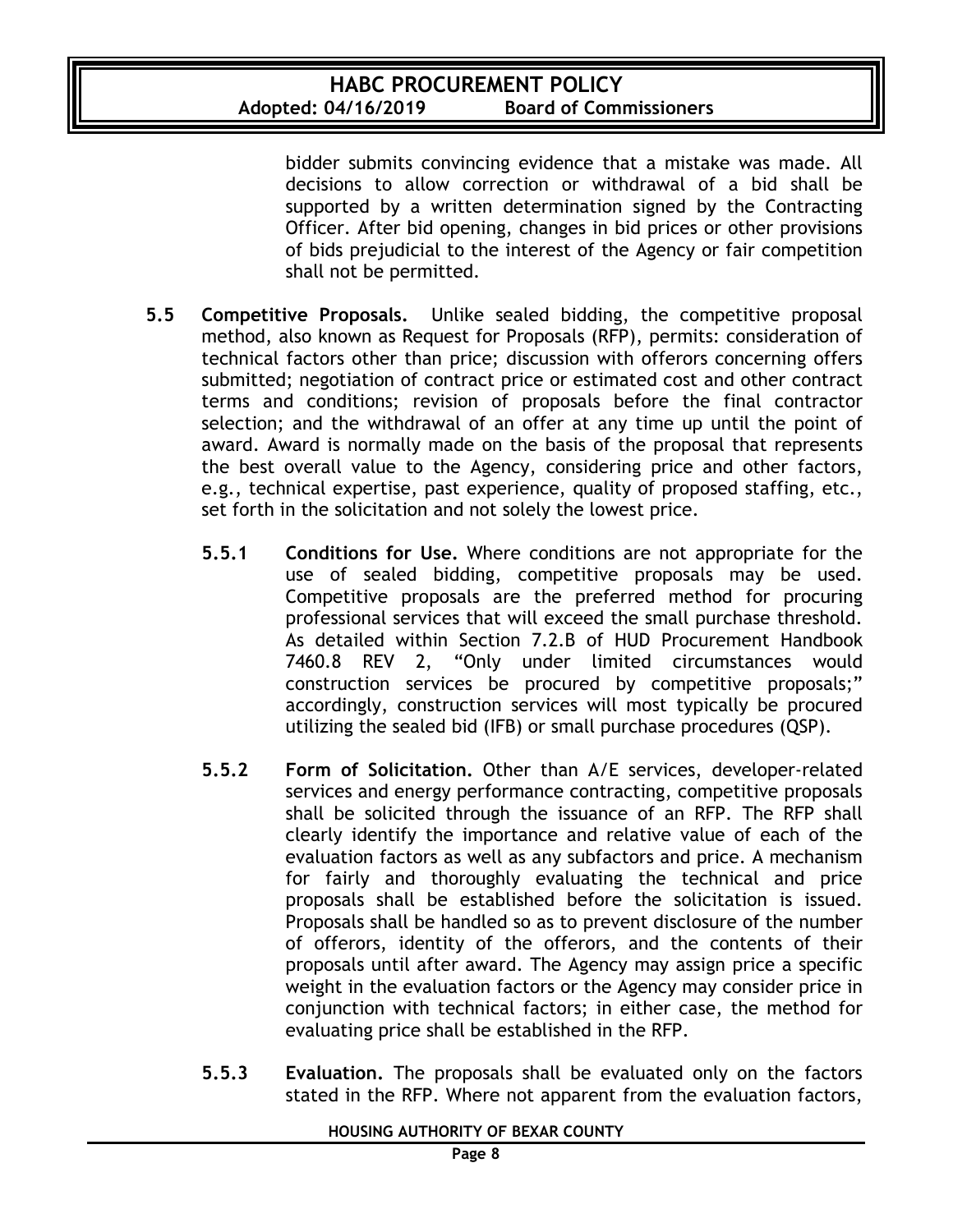the Agency shall establish an Evaluation Plan for each RFP. Generally, all RFPs shall be evaluated by an appropriately appointed Evaluation Committee. The Evaluation Committee shall be required to disclose any potential conflicts of interest and to sign a Non-Disclosure statement. An Evaluation Report, summarizing the results of the evaluation, shall be prepared prior to award of a contract.

**5.5.4 Negotiations.** Negotiations shall be conducted with all offerors who submit a proposal determined to have a reasonable chance of being selected for award, unless it is determined that negotiations are not needed with any of the offerors. This determination is based on the relative score of the proposals as they are evaluated and rated in accordance with the technical and price factors specified in the RFP. These offerors shall be treated fairly and equally with respect to any opportunity for negotiation and revision of their proposals. No offeror shall be given any information about any other offeror's proposal, and no offeror shall be assisted in bringing its proposal up to the level of any other proposal. A common deadline shall be established for receipt of proposal revisions based on negotiations. Negotiations are exchanges (in either competitive or sole source environment) between the Agency and offerors that are undertaken with the intent of allowing the offeror to revise its proposal. These negotiations may include bargaining. Bargaining includes persuasion, alteration of assumptions and positions, give-and-take, and may apply to price, schedule, technical requirements, type of contract or other terms of a proposed contract. When negotiations are conducted in a competitive acquisition, they take place after establishment of the competitive range and are called discussions. Discussions are tailored to each offeror's proposal, and shall be conducted by the contracting officer with each offeror within the competitive range. The primary object of discussions is to maximize the Agency's ability to obtain best value, based on the requirements and the evaluation factors set forth in the solicitation. The contracting officer shall indicate to, or discuss with, each offeror still being considered for award, significant weaknesses, deficiencies, and other aspects of its proposal (such as technical approach, past performance, and terms and conditions) that could, in the opinion of the contracting officer, be altered or explained to enhance materially the proposer's potential for award. The scope and extent of discussions are a matter of the contracting officer's judgment. The contracting officer may inform an offeror that its price is considered by the Agency to be too high, or too low, and reveal the results of the analysis supporting that conclusion. It is also permissible to indicate to all offerors the cost or price that the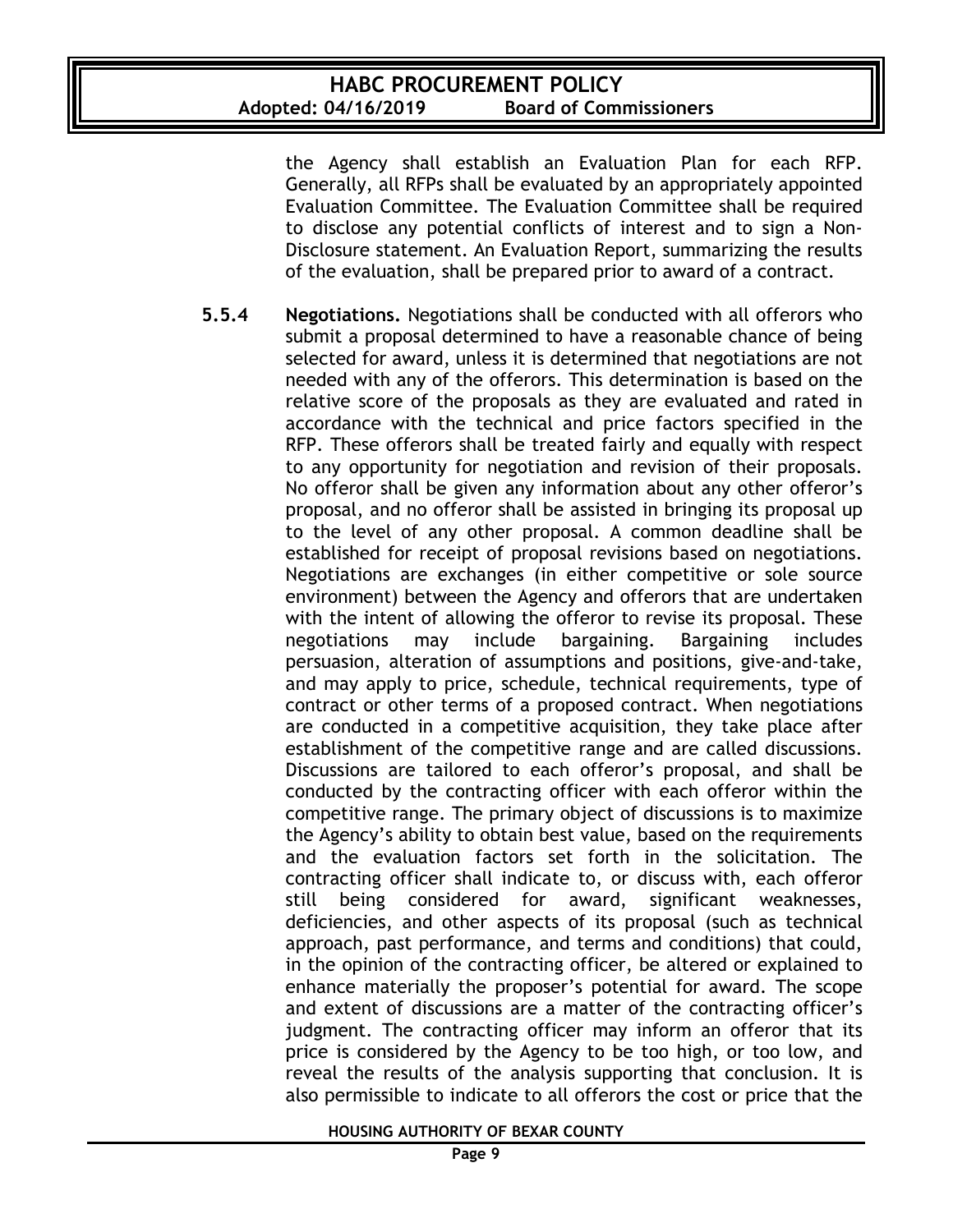Agency's price analysis, market research, and other reviews have identified as reasonable. "Auctioning" (revealing one offeror's price in an attempt to get another offeror to lower their price) is prohibited.

- **5.5.4 Award.** After evaluation of the revised proposals, if any, the contract shall be awarded to the responsible firm whose technical approach to the project, qualifications, price and/or any other factors considered, are most advantageous to the Agency provided that the price is within the maximum total project budgeted amount established for the specific property or activity.
- **5.5.6 A/E Services.** The Agency shall contract for A/E services using Qualifications-based Selection (QBS) procedures, utilizing a Request for Qualifications (RFQ). Sealed bidding shall not be used for A/E solicitations. Under QBS procedures, competitors' qualifications are evaluated and the most qualified competitor is selected, subject to negotiation of fair and reasonable compensation. Price is not used as a selection factor under this method. QBS procedures shall not be used to purchase other types of services, other than Energy Performance Contracting and Developer services, though architectural/engineering firms are potential sources.

#### **5.6 Noncompetitive Proposals.**

- **5.6.1 Conditions for Use.** Procurement by noncompetitive proposals (sole- or single-source) may be used only when the award of a contract is not feasible using small purchase procedures, sealed bids, cooperative purchasing, or competitive proposals, and if one of the following applies:
	- **5.6.1.1** The item is available only from a single source, based on a good faith review of available sources;
	- **5.6.1.2** An emergency exists that seriously threatens the public health, welfare, or safety, or endangers property, or would otherwise cause serious injury to the Agency, as may arise by reason of a flood, earthquake, epidemic, riot, equipment failure, or similar event. In such cases, there must be an immediate and serious need for supplies, services, or construction such that the need cannot be met through any of the other procurement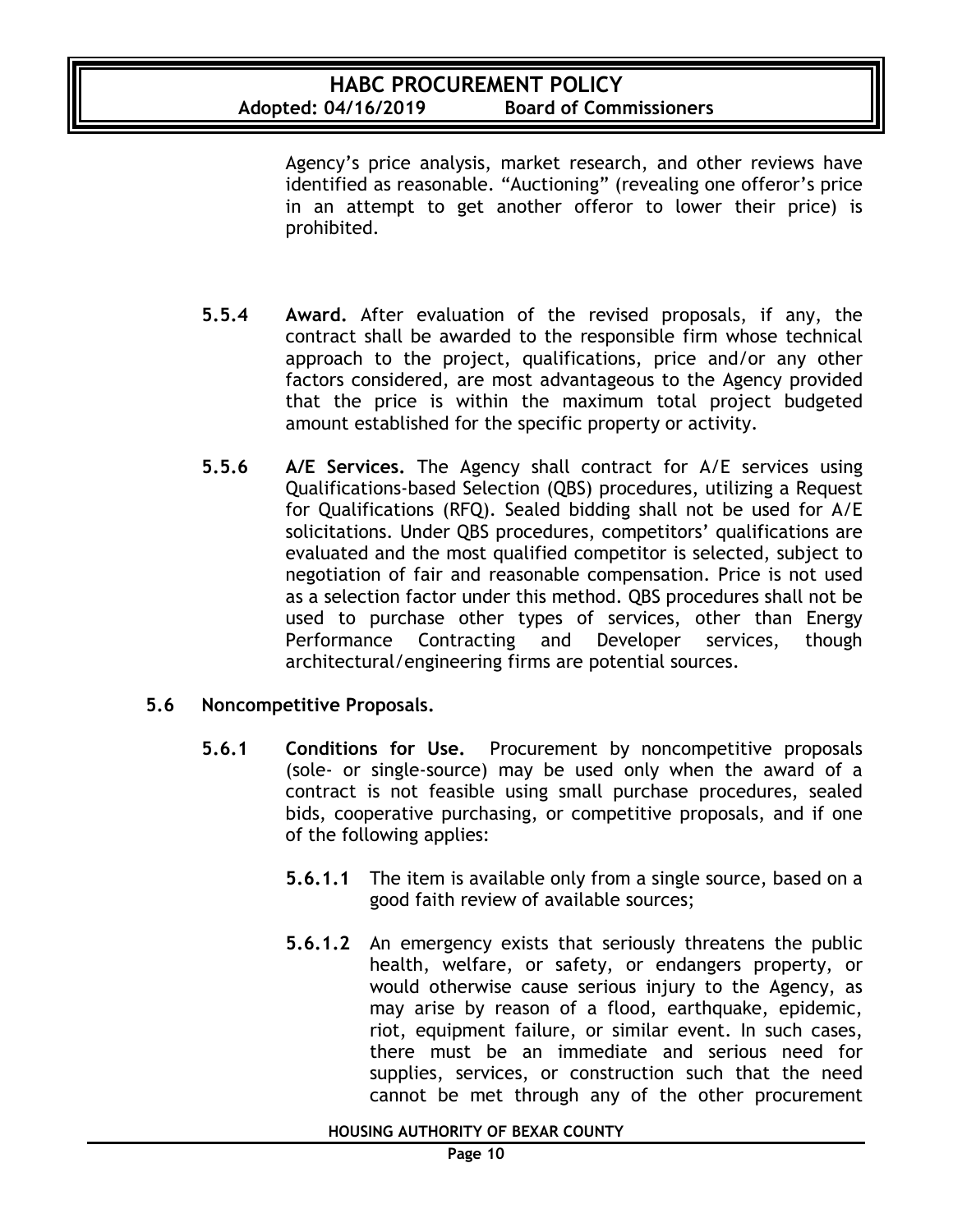methods, and the emergency procurement shall be limited to those supplies, services, or construction necessary simply to meet the emergency;

- **5.6.1.3** HUD authorizes the use of noncompetitive proposals; or
- **5.6.1.4** After solicitation of a number of sources, competition is determined inadequate.
- **5.6.2 Justification.** Each procurement based on noncompetitive proposals shall be supported by a written justification for the selection of this method. The justification shall be approved in writing by the responsible Contracting Officer. Poor planning or lack of planning is not justification for emergency or sole-source procurements. The justification, to be included in the procurement file, should include the following information:
	- **5.6.2.1** Description of the requirement;
	- **5.6.2.2** History of prior purchases and their nature (competitive vs. noncompetitive);
	- **5.6.2.3** The specific exception in 2 CFR §200.320(f)(1)-(4) which applies;
	- **5.6.2.4** Statement as to the unique circumstances that require award by noncompetitive proposals;
	- **5.6.2.5** Description of the efforts made to find competitive sources (advertisement in trade journals or local publications, phone calls to local suppliers, issuance of a written solicitation, etc.);
	- 5.6.2.6 Statement as to efforts that will be taken in the future to promote competition for the requirement;
	- 5.6.2.7 Signature by the Contracting Officer's supervisor (or someone above the level of the Contracting Officer); and
	- **5.6.2.8** Price Reasonableness. The reasonableness of the price for all procurements based on noncompetitive proposals shall be determined by performing an analysis, as described in this Policy.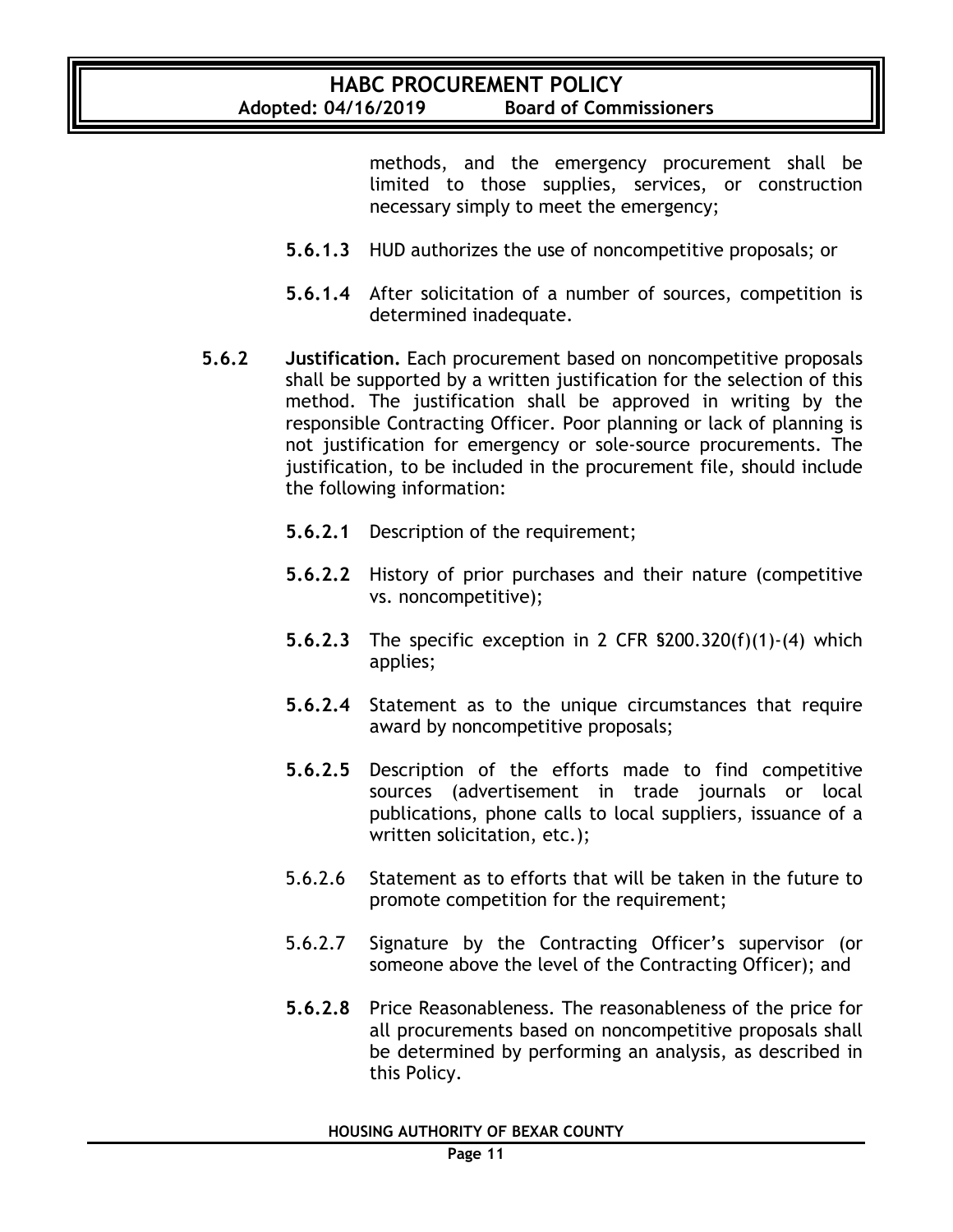**5.7 Cooperative Purchasing/Intergovernmental Agreements.** *The Agency may enter into State and/or local cooperative or intergovernmental agreements to purchase or use common supplies, equipment, or services. The decision to use an interagency agreement instead of conducting a direct procurement shall be based on economy and efficiency. If used, the interagency agreement shall stipulate who is authorized to purchase on behalf of the participating parties and shall specify inspection, acceptance, termination, payment, and other relevant terms and conditions. The Agency may use Federal or State excess and surplus property instead of purchasing new equipment and property if feasible and if it will result in a reduction of project costs. The goods and services obtained under a cooperative purchasing agreement must have been procured in accordance with 2 CFR §200.317 through §200.326.*

## **6.0 INDEPENDENT COST ESTIMATE (ICE)**

**6.1 General.** For all purchases above the Micro Purchase threshold, the Agency shall prepare an ICE prior to solicitation. The level of detail shall be commensurate with the cost and complexity of the item to be purchased.

### **7.0 COST AND PRICE ANALYSIS (CPA)**

- **7.1 General.** The Agency shall require assurance that, before entering into a contract, the price is reasonable, in accordance with the following instructions.
	- **7.1.1 Petty Cash and Micro Purchases.** No formal cost or price analysis is required. Rather, the execution of a contract by the Contracting Officer (through a Purchase Order or other means) shall serve as the Contracting Officer's determination that the price obtained is reasonable, which may be based on the Contracting Officer's prior experience or other factors.
	- **7.1.2 Small Purchases.** A comparison with other offers shall generally be sufficient determination of the reasonableness of price and no further analysis is required. If a reasonable number of quotes are not obtained to establish reasonableness through price competition, the Contracting Officer shall document price reasonableness through other means, such as prior purchases of this nature, catalog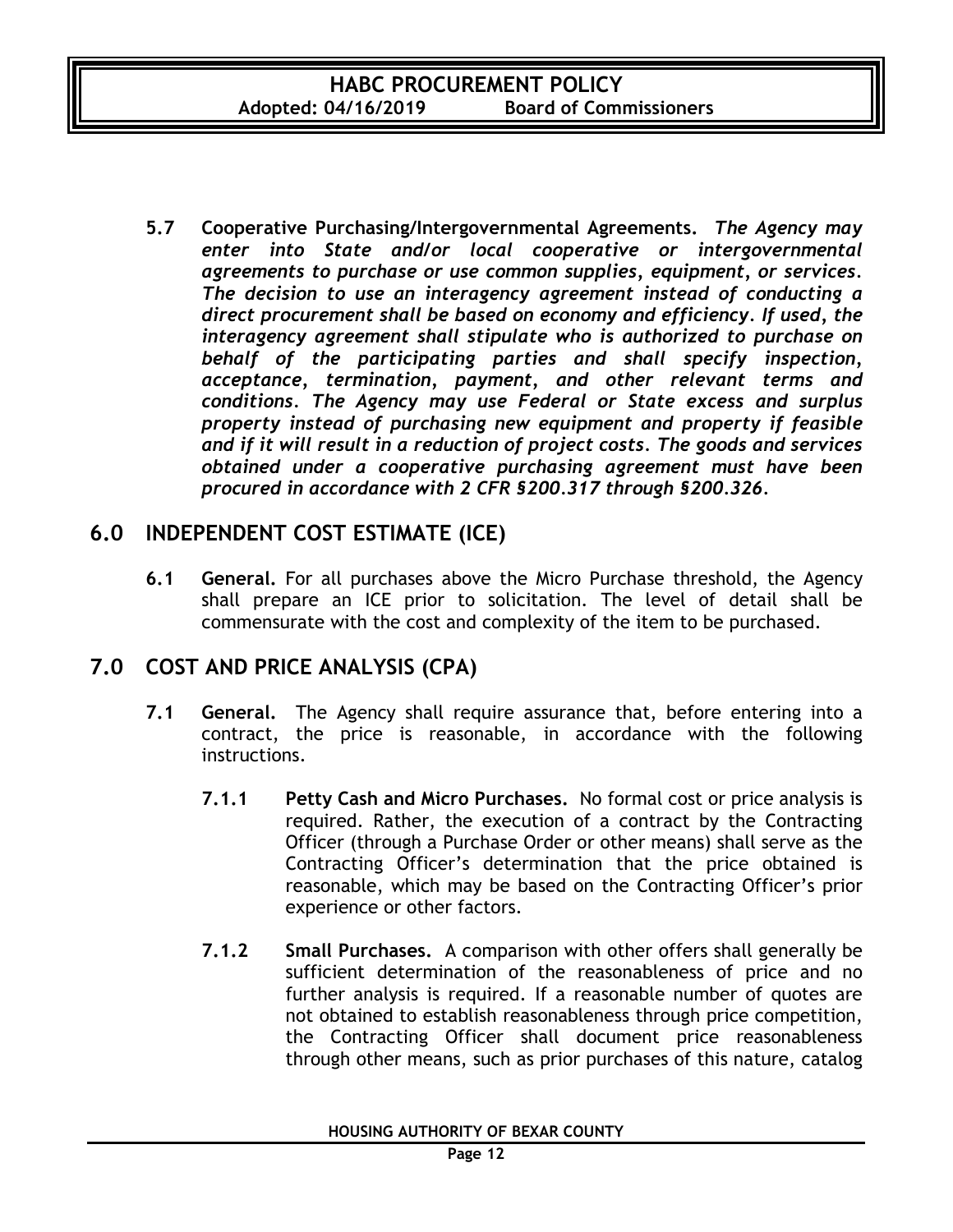prices, the Contracting Officer's personal knowledge at the time of purchase, comparison to the ICE, or any other reasonable basis.

- **7.1.3 Sealed Bids.** The presence of adequate competition should generally be sufficient to establish price reasonableness. Where sufficient bids are not received, and when the bid received is substantially more than the ICE, and where the Agency cannot reasonably determine price reasonableness, the Agency must conduct a cost analysis, consistent with federal guidelines, to ensure that the price paid is reasonable.
- **7.1.4 Competitive Proposals.** The presence of adequate competition should generally be sufficient to establish price reasonableness. Where sufficient proposals are not received, the Agency must compare the price with the ICE. For competitive proposals where prices cannot be easily compared among offerors, where there is not adequate competition, or where the price is substantially greater than the ICE, the Agency must conduct a cost analysis, consistent with Federal guidelines, to ensure that the price paid is reasonable.
- **7.1.5 Contract Modifications.** A cost analysis, consistent with federal guidelines, shall be conducted for all contract modifications for projects that were procured through Sealed Bids, Competitive Proposals, or Non-Competitive Proposals, or for projects originally procured through Small Purchase procedures and the amount of the contract modification will result in a total contract price in excess of \$150,000.

### **8.0 SOLICITATION AND ADVERTISING**

- **8.1 Method of Solicitation.**
	- **8.1.1 Petty Cash and Micro Purchases.** The Agency may contact only one source if the price is considered reasonable.
	- **8.1.2 Small Purchases.** Quotes may be solicited orally, through fax, E-Procurement, or by any other reasonable method.
	- **8.1.3 Sealed Bids and Competitive Proposals.** Solicitation must be done publicly. The Agency must use one or more following solicitation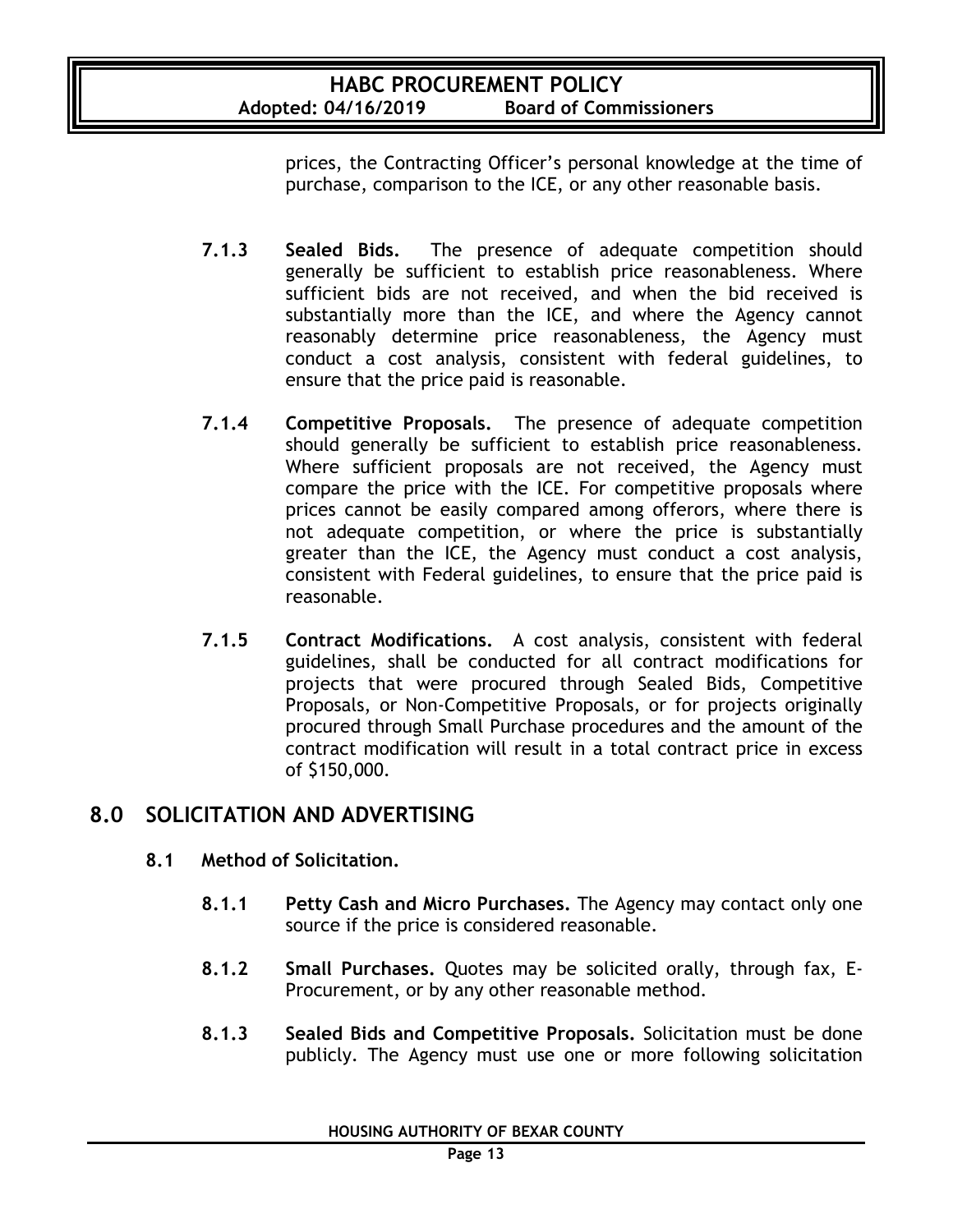methods, provided that the method employed provides for meaningful competition.

- **8.1.3.1** Advertising in newspapers or other print mediums of local or general circulations.
- **8.1.3.2** Advertising in various trade journals or publications (for construction).
- **8.1.3.3** E-Procurement. The Agency may conduct its public procurements through the Internet using e-procurement systems. However, all e-procurements must otherwise be in compliance with 2 CFR §200.317 through §200.326, State and local requirements, and the Agency's procurement policy.
- **8.2 Time Frame.** For purchases of more than \$50,000, the public notice should run not less than once each week for two consecutive weeks.
- **8.2 Form.** Notices/advertisements should state, at a minimum, the place, date, and time that the bids or proposals are due, the solicitation number, a contact that can provide a copy of, and information about, the solicitation, and a brief description of the needed items(s).
- **8.4 Time Period for Submission of Bids.** A minimum of 30 days shall generally be provided for preparation and submission of sealed bids and 15 days for competitive proposals. However, the Executive Director may allow for a shorter period under extraordinary circumstances.
- **8.5 Cancellation of Solicitations.**
	- **8.5.1** An IFB, RFP, or other solicitation may be cancelled before bids/offers are due if:
		- **8.5.1.1** The supplies, services or construction is no longer required;
		- **8.5.1.2** The funds are no longer available;
		- **8.5.1.3** Proposed amendments to the solicitation are of such magnitude that a new solicitation would be best; or
		- **8.5.1.4** Other similar reasons.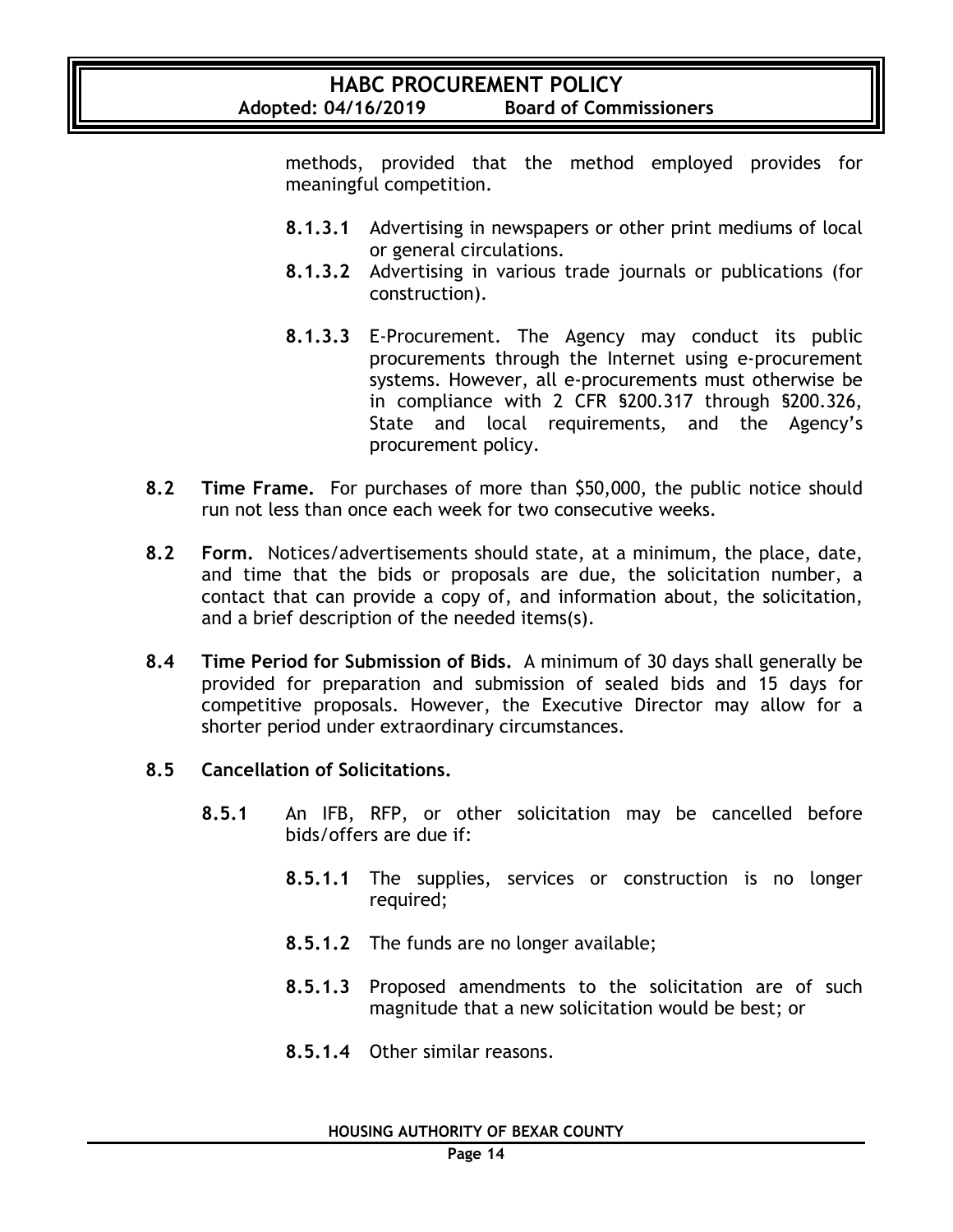- **8.5.2** A solicitation may be cancelled and all bids or proposals that have already been received may be rejected if:
	- **8.5.2.1** The supplies or services (including construction) are no longer required;
	- **8.5.2.2** Ambiguous or otherwise inadequate specifications were part of the solicitation;
	- **8.5.2.3** All factors of significance to the Agency were not considered;
	- **8.5.2.4** Prices exceed available funds and it would not be appropriate to adjust quantities to come within available funds;
	- **8.5.2.5** There is reason to believe that bids or proposals may not have been independently determined in open competition, may have been collusive, or may have been submitted in bad faith; or
	- **8.5.2.6** For good cause of a similar nature when it is in the best interest of the Agency.
- **8.5.3** The reasons for cancellation shall be documented in the procurement file and the reasons for cancellation and/or rejection shall be provided upon request.
- **8.5.4** A notice of cancellation shall be sent to all bidders/offerors solicited and, if appropriate, shall explain that they will be given an opportunity to compete on any re-solicitation or future procurement of similar items.
- **8.5.5** If all otherwise acceptable bids received in response to an IFB are at unreasonable prices an analysis should be conducted to see if there is a problem in either the specifications or the Agency's cost estimate. If both are determined adequate and if only one bid is received and the price is unreasonable, the Contracting Officer may cancel the solicitation and either
	- **8.5.5.1** Re-solicit using an RFP; or
	- **8.5.5.2** Complete the procurement by using the competitive proposal method. The Contracting Officer must

#### **HOUSING AUTHORITY OF BEXAR COUNTY**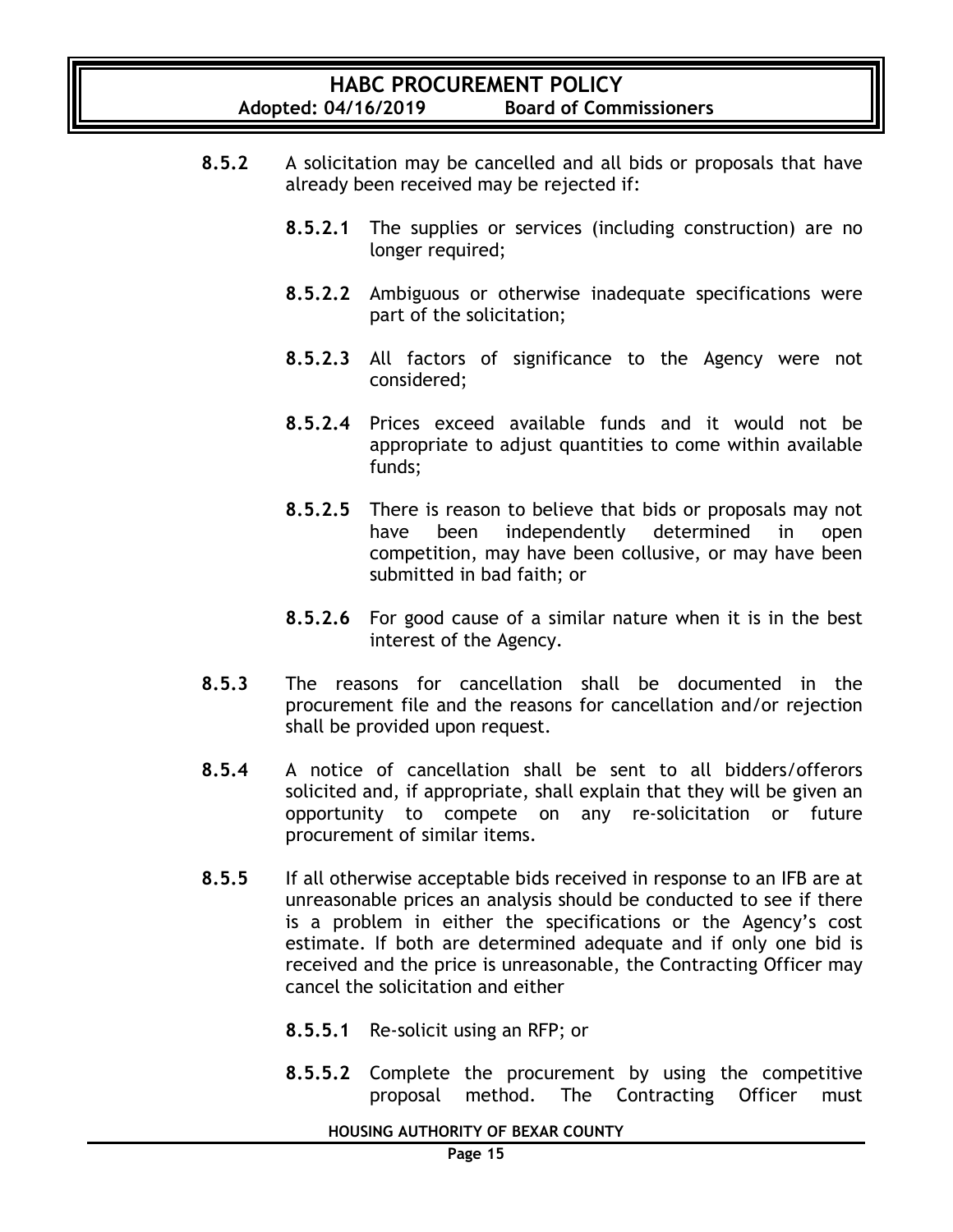determine, in writing, that such action is appropriate, must inform all bidders of the Agency's intent to negotiate, and must give each bidder a reasonable opportunity to negotiate.

- **8.5.6** If problems are found with the specifications, the Agency should cancel the solicitation, revise the specifications and re-solicit using an IFB.
- **8.6 Credit (or Purchasing) Cards.** Credit card usage should follow the rules for all other small purchases. For example, the Contracting Officer may use a credit card for Micro Purchases without obtaining additional quotes provided the price is considered reasonable. However, for amounts above the Micro Purchase level, the Contracting Officer would generally need to have obtained a reasonable number of quotes before purchasing via a credit card. When using credit cards, the Agency shall adopt reasonable safeguards to assure that they are used only for intended purposes (for instance, limiting the types of purchases or the amount of purchases that are permitted with credit cards).

#### **9.0 BONDING REQUIREMENTS**

- **9.1 General.** The standards under this section apply to construction contracts that exceed \$50,000. There are no bonding requirements for small purchases or for competitive proposals. The Agency may require bonds in these latter circumstances when deemed appropriate; however, non-construction contracts should generally not require bid bonds.
	- **9.1.1 Bid Bonds.** For construction contracts exceeding \$150,000, offerors shall be required to submit a bid guarantee from each bidder equivalent to 5% of the bid price.
	- **9.1.2 Payment Bonds.** For construction contracts exceeding \$150,000, the successful bidder shall furnish an assurance of completion. This assurance may be any one of the following four:
		- **9.1.2.1** A performance and payment bond in a penal sum of 100% of the contract price; or
		- **9.1.2.2** Separate performance and payment bonds, each for 50% or more of the contract price; or
		- **9.1.2.3** A 20 % cash escrow; or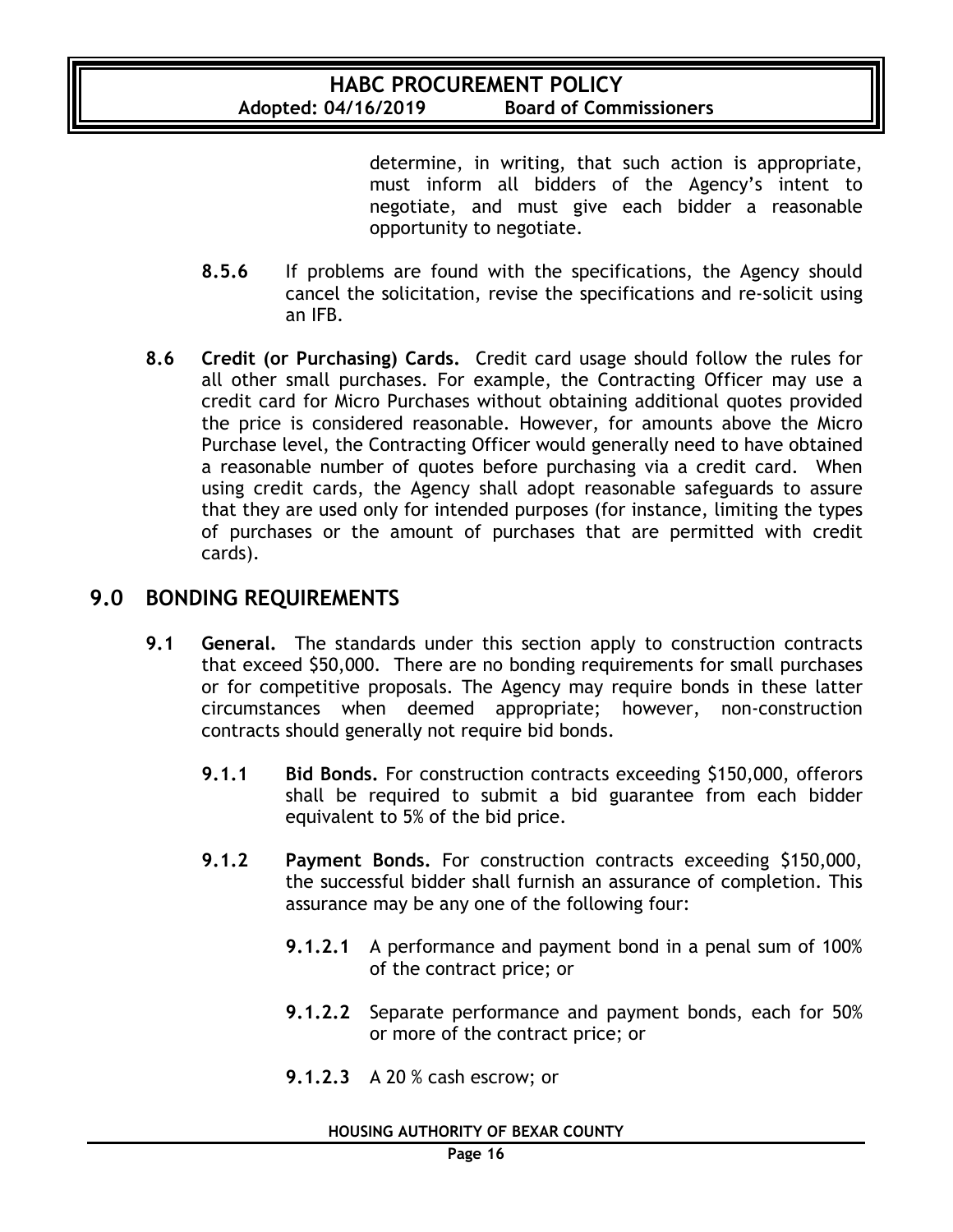#### **9.1.2.4** A 25 % irrevocable letter of credit.

These bonds must be obtained from guarantee or surety companies acceptable to the U. S. Government and authorized to do business in the State of Texas. Individual sureties shall not be considered. U. S. Treasury Circular Number 570 lists companies approved to act as sureties on bonds securing Government contracts, the maximum underwriting limits on each contract bonded, and the States in which the company is licensed to do business. Use of companies on this circular is mandatory.

### **10.0 CONTRACTOR QUALIFICATIONS AND DUTIES**

#### **10.1 Contractor Responsibility**

- **10.1.1** The Agency shall not award any contract until the prospective contractor, i.e., low responsive bidder, or successful offeror, has been determined to be responsible. A responsible bidder/offeror must:
	- **10.1.1.1** Have adequate financial resources to perform the contract, or the ability to obtain them;
	- **10.1.1.2** Be able to comply with the required or proposed delivery or performance schedule, taking into consideration all of the bidder's/offeror's existing commercial and governmental business commitments;
	- **10.1.1.3** Have a satisfactory performance record;
	- **10.1.1.4** Have a satisfactory record of integrity and business ethics;
	- **10.1.1.5** Have the necessary organization, experience, accounting and operational controls, and technical skills, or the ability to obtain them;
	- **10.1.1.6** Have the necessary production, construction, and technical equipment and facilities, or the ability to obtain them; and,
	- **10.1.1.7** Be otherwise qualified and eligible to receive an award under applicable laws and regulations, including not be suspended, debarred or under a HUD-imposed LDP.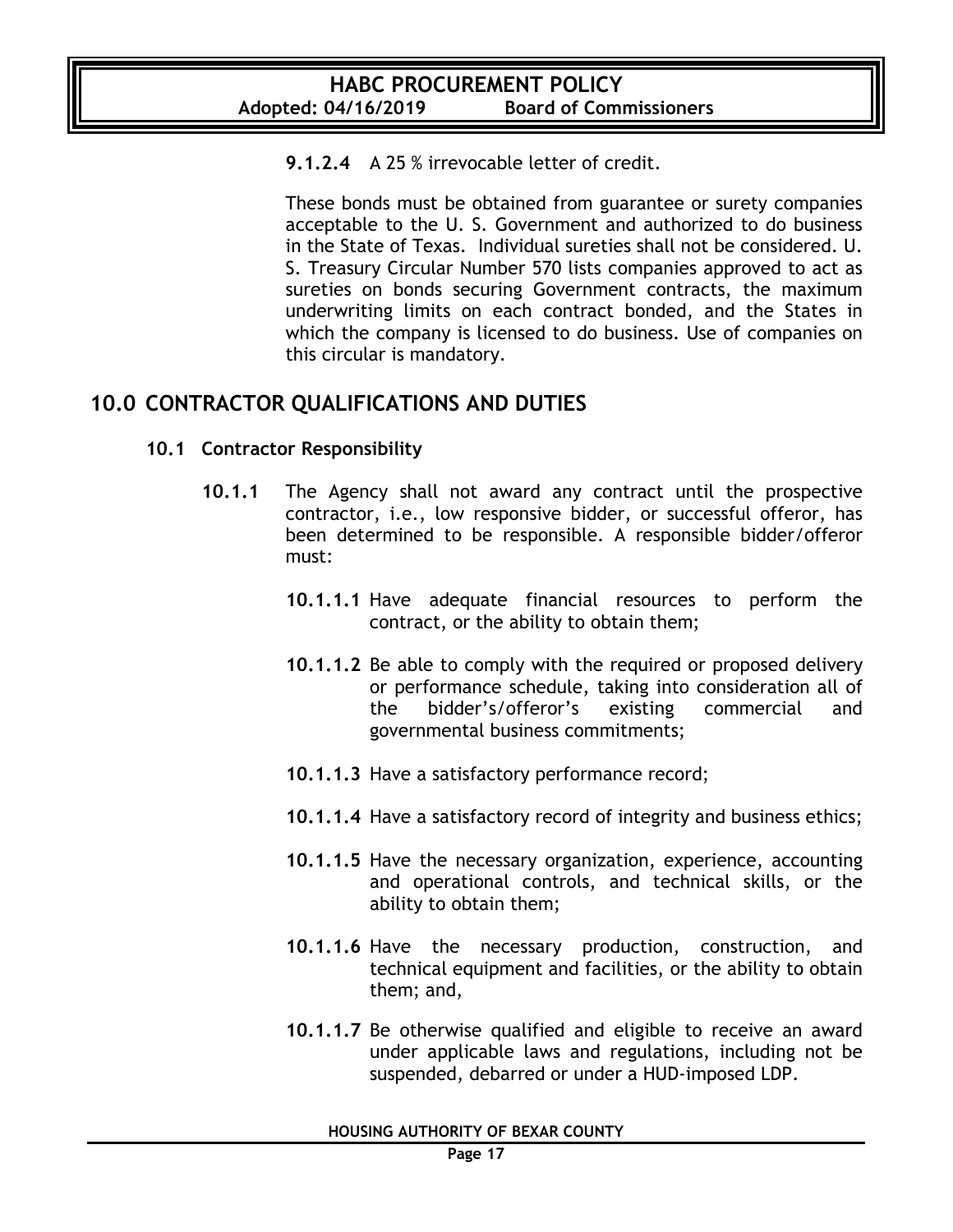- **10.1.2** If a prospective contractor is found to be non-responsible, a written determination of non-responsibility shall be prepared and included in the official contract file, and the prospective contractor shall be advised of the reasons for the determination.
- **10.2 Suspension and Debarment.** Contracts shall not be awarded to debarred, suspended, or ineligible contractors. Contractors may be suspended, debarred, or determined to be ineligible by HUD in accordance with HUD regulations (2 CFR §200.317 through §200.326) or by other Federal agencies, e.g., Department of Labor for violation of labor regulations, when necessary to protect housing authorities in their business dealings. Prior to issuance of a contract, Agency staff shall, as detailed within Section 10.2.H.1 and 10.2.H.2 of HUD Procurement Handbook 7460.8 REV 2, conduct the required searches within the HUD Limited Denial of Participation (LDP) system and the U.S. General Services Administration System for Award Management (SAM) and place within the applicable contract file a printed copy of the results of each such search.
- **10.3 Vendor Lists.** All interested businesses shall be given the opportunity to be included on vendor mailing lists. Any lists of persons, firms, or products which are used in the purchase of supplies and services (including construction) shall be kept current and include enough sources to ensure competition.

### **11.0 CONTRACT PRICING ARRANGEMENTS**

- **11.1 Contract Types.** Any type of contract which is appropriate to the procurement and which will promote the best interests of the Agency may be used, **provided the cost -plus-a-percentage-of-cost and percentage-ofconstruction-cost methods are not used**. All solicitations and contracts shall include the clauses and provisions necessary to define the rights and responsibilities of both the contractor and the Agency. For all cost reimbursement contracts, the Agency must include a written determination as to why no other contract type is suitable. Further, the contract must include a ceiling price that the contractor exceeds at its own risk.
- **11.2 Options.** Options for additional quantities or performance periods may be included in contracts, provided that:
	- **11.2.1** The option is contained in the solicitation;
	- **11.2.2** The option is a unilateral right of the Agency;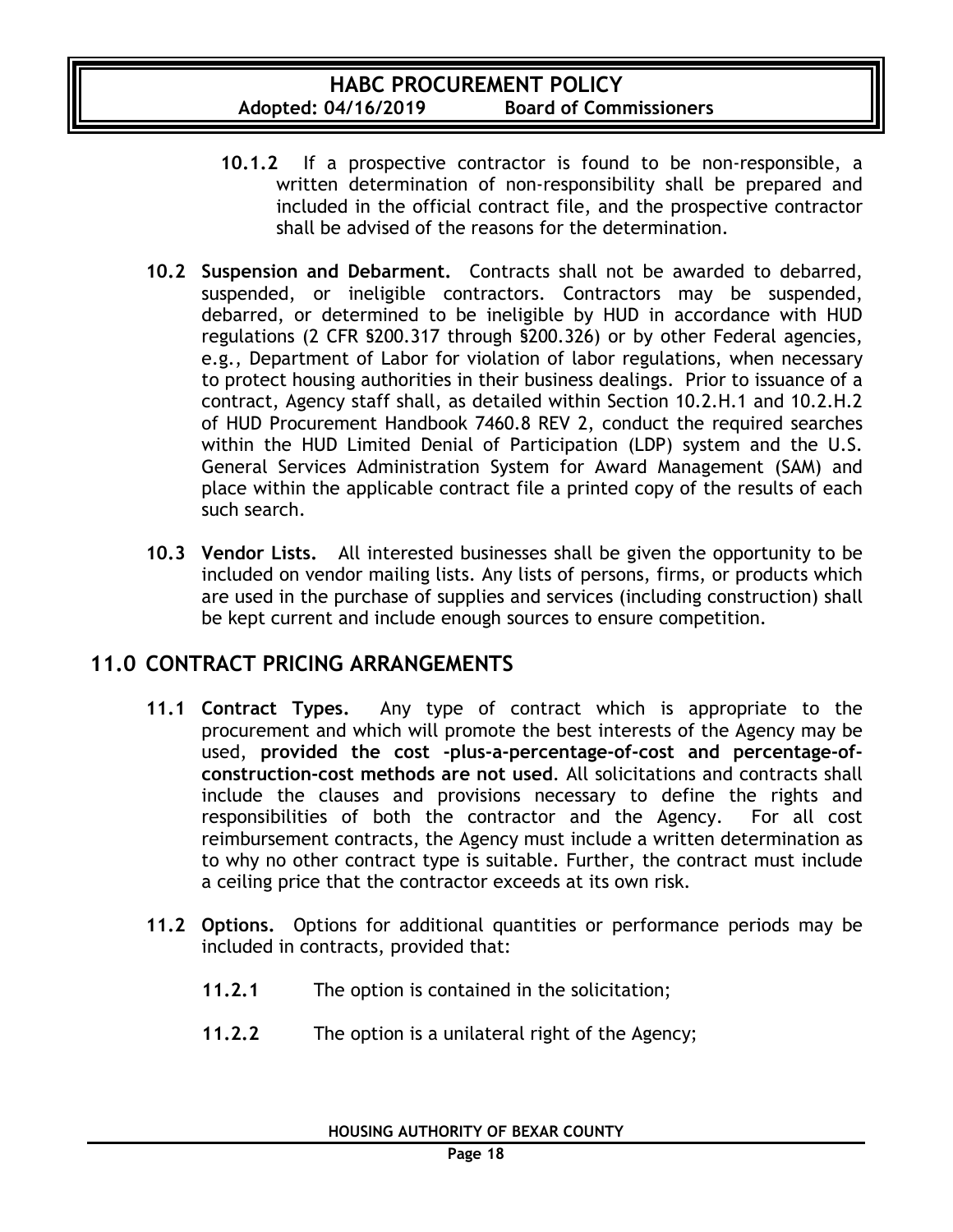- **11.2.3** The contract states a limit on the additional quantities and the overall term of the contract;
- **11.2.4** The options are evaluated as part of the initial competition;
- **11.2.5** The contract states the period within which the options may be exercised;
- **11.2.6** The options may be exercised only at the price specified in or reasonably determinable from the contract; and
- **11.2.7** The options may be exercised only if determined to be more advantageous to the Agency than conducting a new procurement.

### **12.0 CONTRACT CLAUSES**

- **12.1 Contract Pricing Arrangements.** All contracts shall identify the contract pricing arrangement as well as other pertinent terms and conditions, as determined by the Agency.
- **12.2 Required Forms.** Additionally, the forms HUD-5369; 5369-A; 5369-B; 5369; 5370; 5370-C (Sections I and II); 51915; and 51915-A, which contain all HUDrequired clauses and certifications for contracts of more than \$150,000, as well as any forms/clauses as required by HUD for small purchases, shall be used, as applicable, in all corresponding solicitations and contracts issued by the Agency.
- **12.3 Required Contract Clauses:** The Agency shall ensure that each contract executed by the Agency contains the required contract clauses detailed within 2 CFR §200.326 and Appendix II.

### **13.0 CONTRACT ADMINISTRATION**

**13.1 General.** The Agency shall maintain a system of contract administration designed to ensure that Contractors perform in accordance with their contracts. These systems shall provide for inspection of supplies, services, or construction, as well as monitoring contractor performance, status reporting on major projects including construction contracts, and similar matters. For cost-reimbursement contracts, costs are allowable only to the extent that they are consistent with the cost principles in HUD Handbook 2210.18.

### **14.0 SPECIFICATIONS**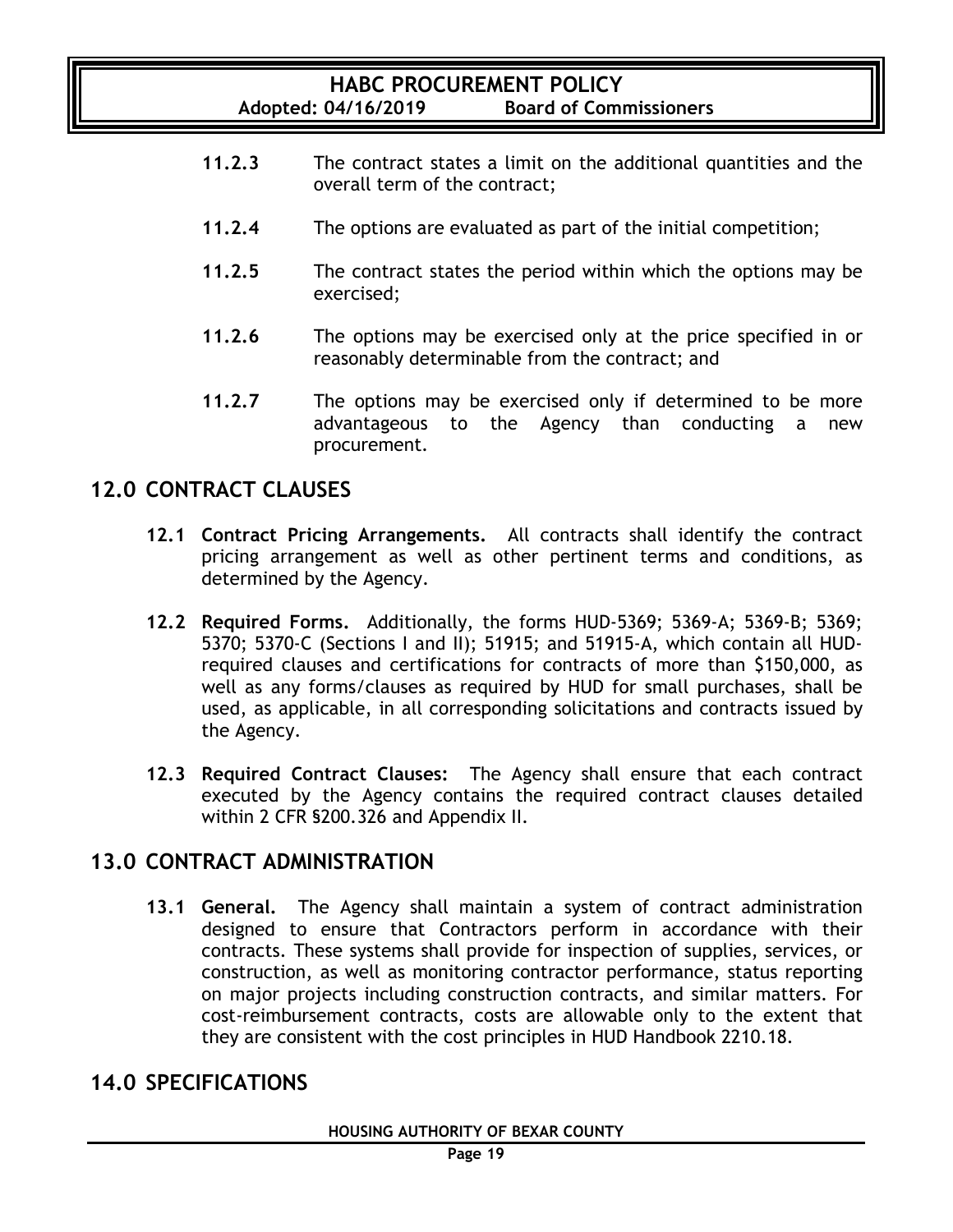- **14.1 General.** All specifications shall be drafted so as to promote overall economy for the purpose intended and to encourage competition in satisfying the Agency's needs. Specifications shall be reviewed prior to issuing any solicitation to ensure that they are not unduly restrictive or represent unnecessary or duplicative items. Function or performance specifications are preferred. Detailed product specifications shall be avoided whenever possible. Consideration shall be given to consolidating or breaking out procurements to obtain a more economical purchase. For equipment purchases, a lease versus purchase analysis should be performed to determine the most economical form of procurement.
- **14.2 Limitation.** The following types of specifications shall be avoided:
	- **14.2.1** Geographic restrictions not mandated or encouraged by applicable Federal law (except for A/E contracts, which may include geographic location as a selection factor if adequate competition is available);
	- **14.2.2** Brand name specifications (unless the specifications list the minimum essential characteristics and standards to which the item must conform to satisfy its intended use).

Nothing in this procurement policy shall preempt any State licensing laws. Specifications shall be reviewed to ensure that organizational conflicts of interest do not occur.

### **15.0 APPEALS AND REMEDIES**

- **15.1 General.** It is Agency policy to resolve all contractual issues informally and without litigation. Disputes will not be referred to HUD unless all administrative remedies have been exhausted. When appropriate, a mediator may be used to help resolve differences.
- **15.2 Informal Appeals Procedure.** The Agency shall adopt an informal bid protest/appeal procedure for contracts of \$150,000 or less. Under these procedures, the bidder/contractor may request to meet with the appropriate Contract Officer.
- **15.3 Formal Appeals Procedure.** A formal appeals procedure shall be established for solicitations/contracts of more than \$150,000.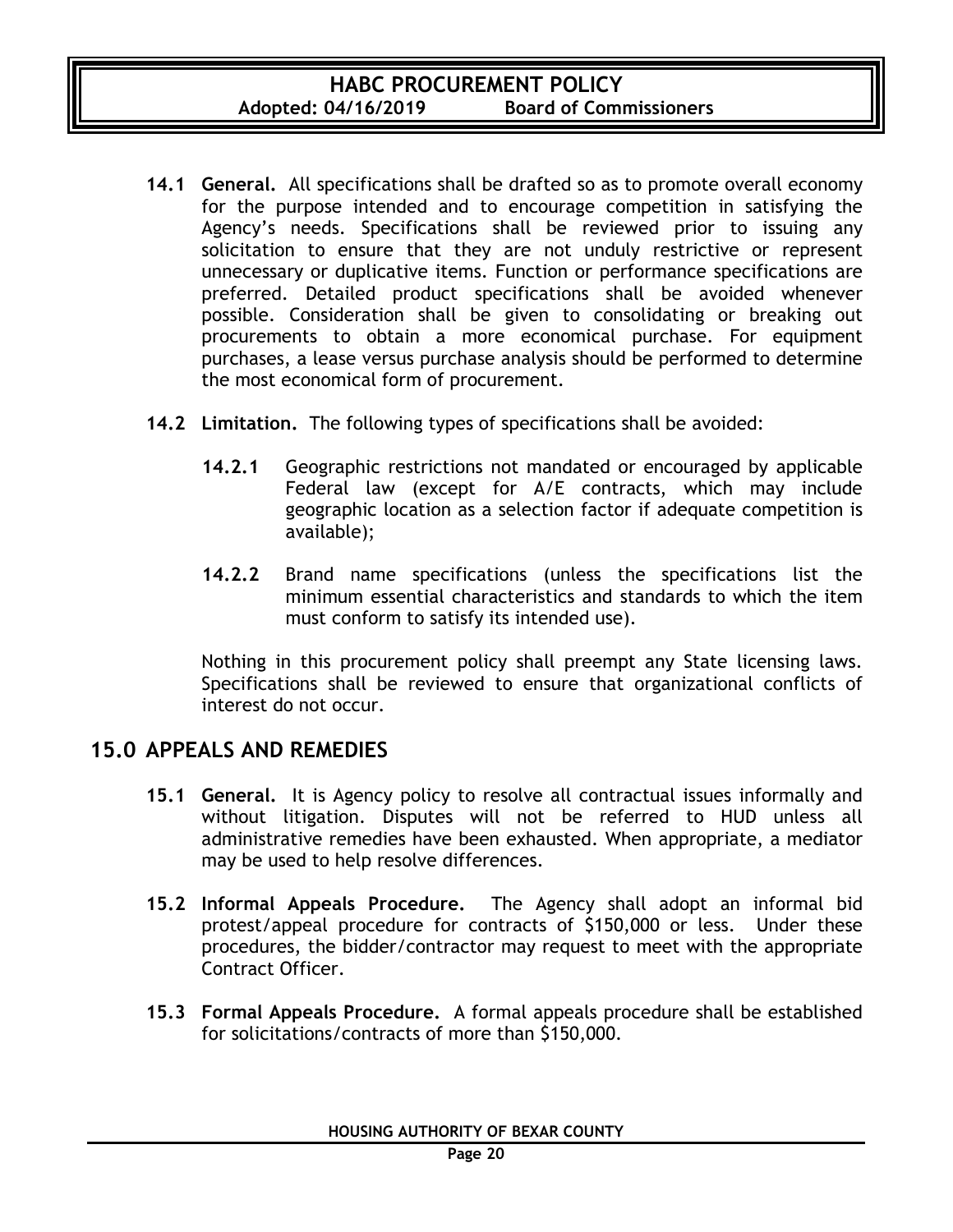- **15.3.1 Bid Protest.** Any actual or prospective contractor may protest the solicitation or award of a contract for serious violations of the principles of this Policy. Any protest against a solicitation must be received before the due date for the receipt of bids or proposals, and any protest against the award of a contract must be received within ten (10) calendar days after the contract receives notice of the contract award, or the protest will not be considered. All bid protests shall be in writing, submitted to the Contracting Officer or designee, who shall issue a written decision on the matter. The Contracting Officer may, at his/her discretion, suspend the procurement pending resolution of the protest if the facts presented so warrant.
- **15.3.2 Contractor Claims.** All claims by a contractor relating to performance of a contract shall be submitted in writing to the Contracting Officer for a written decision. The contractor may request a conference on the claim. The Contracting Officer's decision shall inform the contractor of its appeal rights to the next higher level of authority in Agency. Contractor claims shall be governed by the Changes clause in the relevant form HUD-5370.

### **16.0 ASSISTANCE TO SMALL AND OTHER BUSINESSES**

- **16.1 Required Efforts.** Consistent with Presidential Executive Orders 11625, 12138, and 12432, and Section 3 of the HUD Act of 1968, all feasible efforts shall be made to ensure that small and minority-owned businesses, women's business enterprises, and other individuals or firms located in or owned in substantial part by persons residing in the area of the HACM project are used when possible. Such efforts shall include, but shall not be limited to:
	- **16.1.1** Including such firms, when qualified, on solicitation mailing lists;
	- **16.1.2** Encouraging their participation through direct solicitation of bids or proposals whenever they are potential sources;
	- **16.1.3** Dividing total requirements, when economically feasible, into smaller tasks or quantities to permit maximum participation by such firms;
	- **16.1.4** Establishing delivery schedules, where the requirement permits, which encourage participation by such firms;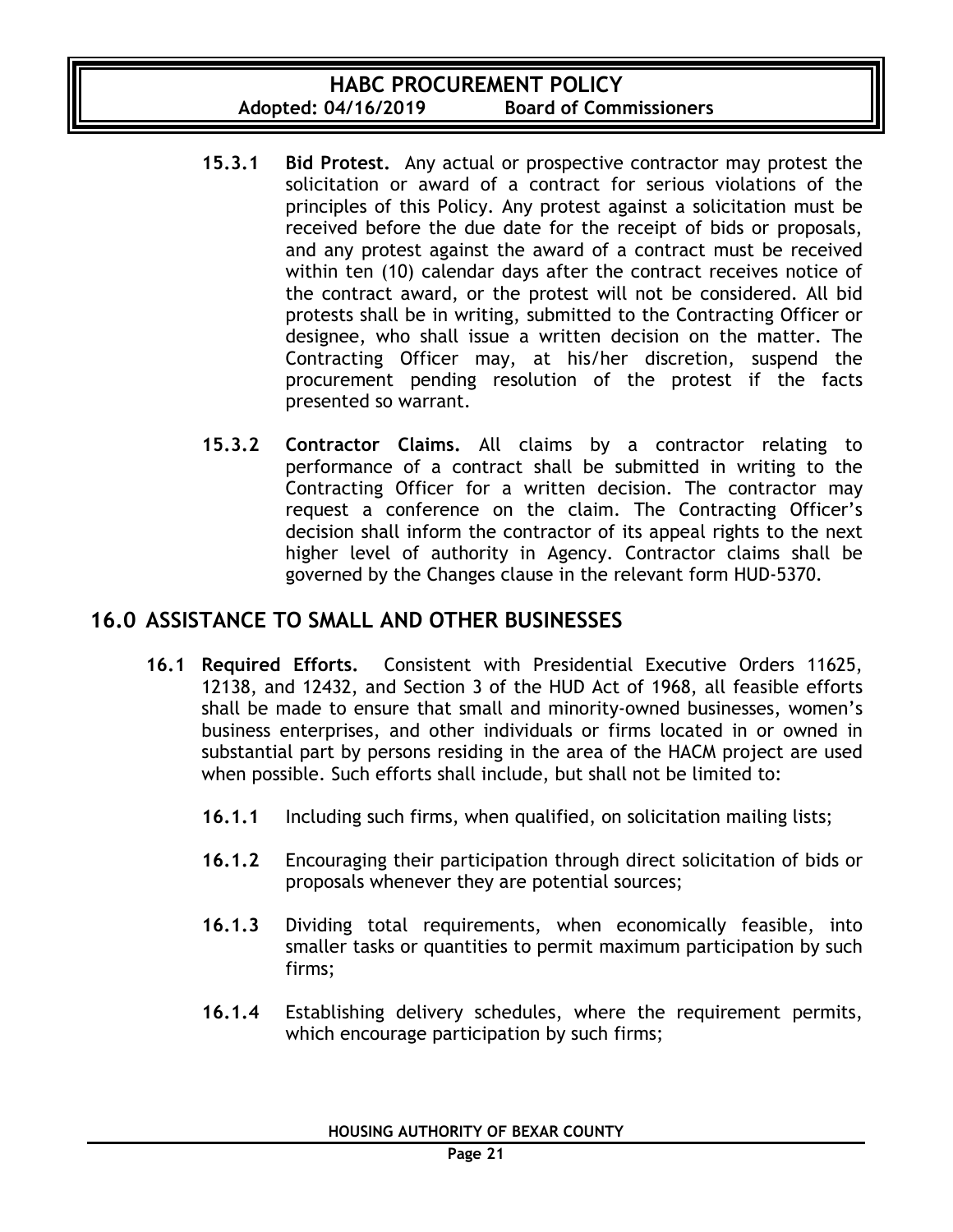- **16.1.5** Using the services and assistance of the Small Business Administration, and the Minority Business Development Agency of the Department of Commerce;
- **16.1.6** Including in contracts, to the greatest extent feasible, a clause requiring contractors, to provide opportunities for training and employment for lower income residents of the project area and to award subcontracts for work in connection with the project to business concerns which provide opportunities to low-income residents, as described in 24 CFR §135 (so-called Section 3 businesses); and
- **16.1.7** Requiring prime contractors, when subcontracting is anticipated, to take the positive steps listed above.
- **16.2 Goals.** Shall be established periodically for participation by small businesses, minority-owned businesses, women-owned business enterprises, labor surplus area businesses, and Section 3 business concerns in Agency prime contracts and subcontracting opportunities.

#### **16.3 Definitions.**

- **16.3.1** A small business is defined as a business that is: independently owned; not dominant in its field of operation; and not an affiliate or subsidiary of a business dominant in its field of operation. The size standards in 13 CFR §121 should be used to determine business size.
- **16.3.2** A minority-owned business is defined as a business which is at least 51% owned by one or more minority group members; or, in the case of a publicly-owned business, one in which at least 51% of its voting stock is owned by one or more minority group members, and whose management and daily business operations are controlled by one or more such individuals. Minority group members include, but are not limited to Black Americans, Hispanic Americans, Native Americans, Asian Pacific Americans, Asian Indian Americans, and Hasidic Jewish Americans.
- **16.3.3** A women's business enterprise is defined as a business that is at least 51% owned by a woman or women who are U.S. citizens and who control and operate the business.
- **16.3.4** A "Section 3 business concern" is as defined under 24 CFR §135.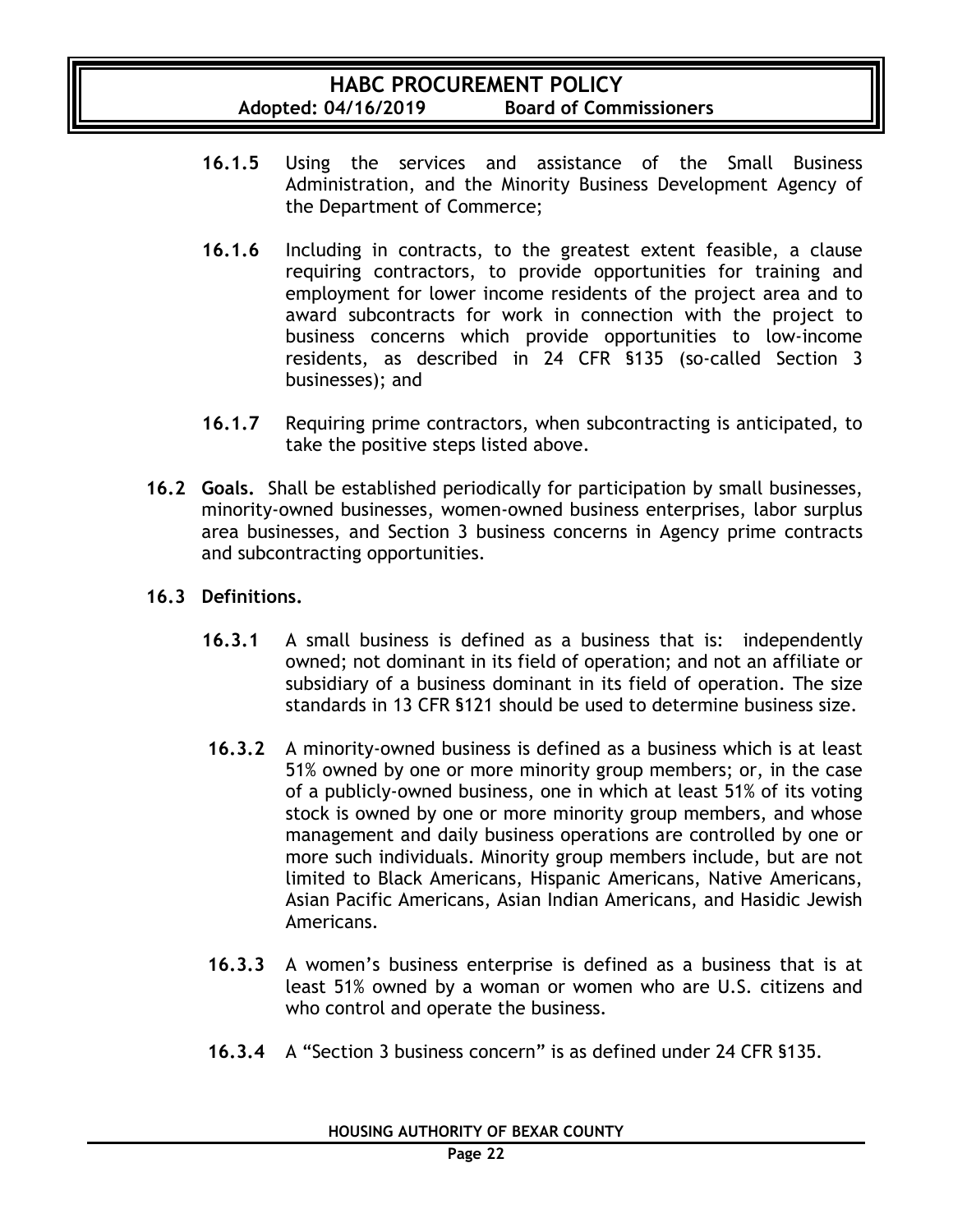**16.3.5** A labor surplus area business is defined as a business which, together with its immediate subcontractors, will incur more than 50% of the cost of performing the contract in an area of concentrated unemployment or underemployment, as defined by the DOL in 20 CFR §654, Subpart A, and in the list of labor surplus areas published by the Employment and Training Administration.

### **17.0 BOARD APPROVAL OF PROCUREMENT ACTIONS**

**17.1 Authority.** The Board appoints and delegates procurement authority to the Executive Director (ED) in the amount not to exceed \$50,000 and is responsible for ensuring that any procurement policies and procedures adopted are appropriate for the Agency. All procurements that exceed \$50,000 must have approval from the Board prior to award and/or contract execution.

### **18.0 DELEGATION OF CONTRACTING AUTHORITY**

- **18.1 Delegation.** While the ED is responsible for ensuring that the Agency's procurements comply with this Policy, the ED may delegate in writing all procurement authority as is necessary and appropriate to conduct the business of the Agency.
- **18.2 Procedures.** Further, and in accordance with this delegation of authority, the ED shall, where necessary, establish operational procedures (such as a procurement manual or standard operating procedures) to implement this Policy. The ED shall also establish a system of sanctions for violations of the ethical standards described in Section 3.0 herein, consistent with Federal, State, or local law.

### **19.0 DOCUMENTATION**

- **19.1 Required Records.** The Agency must maintain records sufficient to detail the significant history of each procurement action. These records shall include, but shall not necessarily be limited to, the following:
	- **19.1.1** Rationale for the method of procurement (if not self-evident);
	- **19.1.2** Rationale of contract pricing arrangement (also if not self-evident);
	- **19.1.3** Reason for accepting or rejecting the bids or offers;
	- **19.1.4** Basis for the contract price (as prescribed in this handbook);